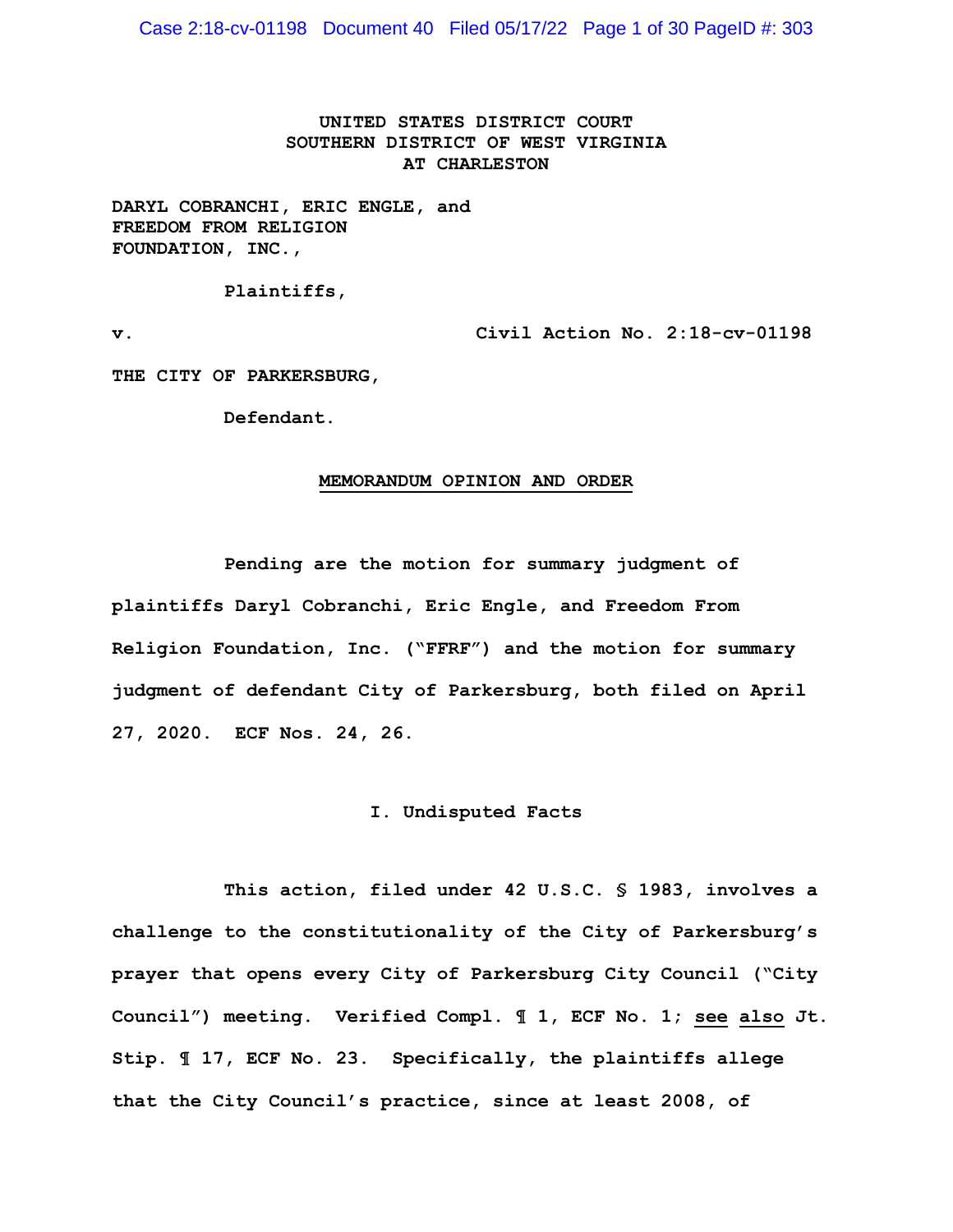# Case 2:18-cv-01198 Document 40 Filed 05/17/22 Page 2 of 30 PageID #: 304

**reciting the "Lord's Prayer" at each meeting violates the Establishment Clause of the First Amendment. Verified Compl. ¶ 1; Jt. Stip. ¶ 17.** 

**The Charter of the City of Parkersburg, a West Virginia municipality, vests all legislative and policymaking powers with the City Council, which consists of nine members, one from each of nine election districts. Jt. Stip. ¶¶ 1, 2. The nine City Council members are elected and attend meetings in their elected capacity. Id. ¶ 15. City Council holds bimonthly meetings that are open to the public at the Municipal Building. Id. ¶ 14. The City Council publishes on its regular meeting agendas that the meetings begin at 7:30 pm. Id. ¶ 16.** 

**The City Council President as of September 10, 2018, John Reed, avers that the City Council has commenced meetings with some form of prayer since at least 1982. Reed Aff. ¶ 6, ECF No. 24-1. From 1982 to 1985, the City Council invited a member of the public to lead the prayer at the beginning of meetings. Id. ¶ 7. From 2008 to July 2015, the City Council recited the Lord's Prayer at the beginning of its meetings. Jt. Stip. ¶ 17. Since July 2015, the Lord's Prayer has been recited by the City Council prior to the meeting being called to order. Id. ¶¶ 17, 28. Typically, the recitation of the Lord's Prayer begins at 7:29 p.m. and is followed by the Pledge of Allegiance**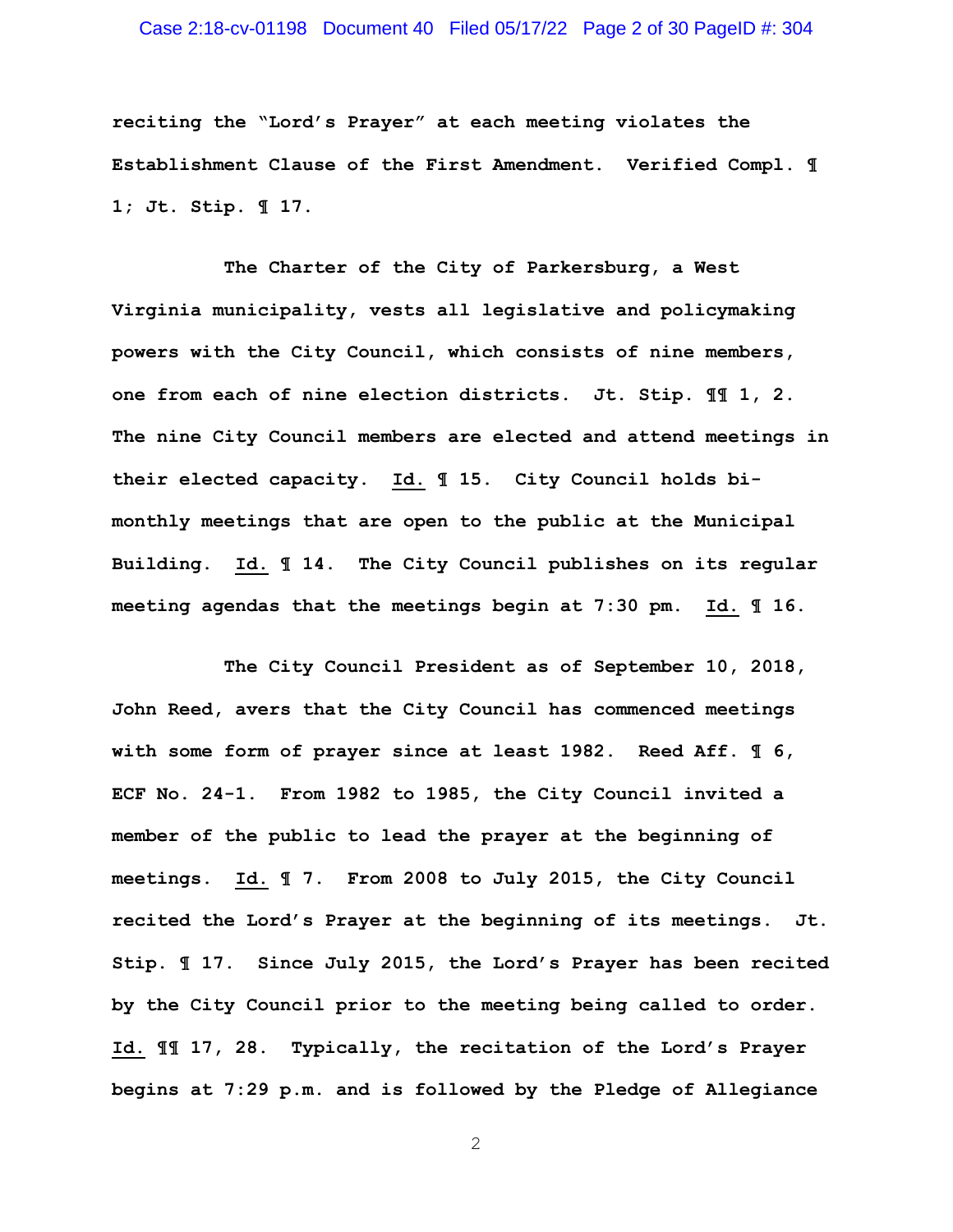#### Case 2:18-cv-01198 Document 40 Filed 05/17/22 Page 3 of 30 PageID #: 305

**and the start of the meeting. Jt. Suppl. ¶ 4, ECF No. 39. According to former City Council President Reed, the "prayer is said for the benefit of the City Council, for the purpose of putting the City Council members in the proper mindset to perform [their] civic duties." Reed Aff. ¶ 10.** 

**The City Council recites in unison the following version of the Lord's Prayer, "or a version that is substantially similar to the following:"** 

**Our Father who art in heaven, Hallowed be thy name. Thy kingdom come. Thy will be done, On earth as it is in heaven. Give us this day our daily bread. And forgive us our trespasses, As we forgive those who trespass against us. And lead us not into temptation, But deliver us from evil. For thine is the kingdom, the power, and the glory, for ever. Amen.** 

**Jt. Stip. ¶ 22. This version of the Lord's Prayer includes a biblical translation of Matthew 6:9-13 in the New Testament and a "concluding Christian doxology."1 Id. ¶ 23.** 

**Under current practice, prior to the meeting commencing, the City Council President typically stands for the recitation of the Lord's Prayer and other City Council members** 

**<sup>1</sup> A doxology is a "short formula of praise to God." Oxford English Dictionary Online, https://www.oed.com/view/Entry/57330.**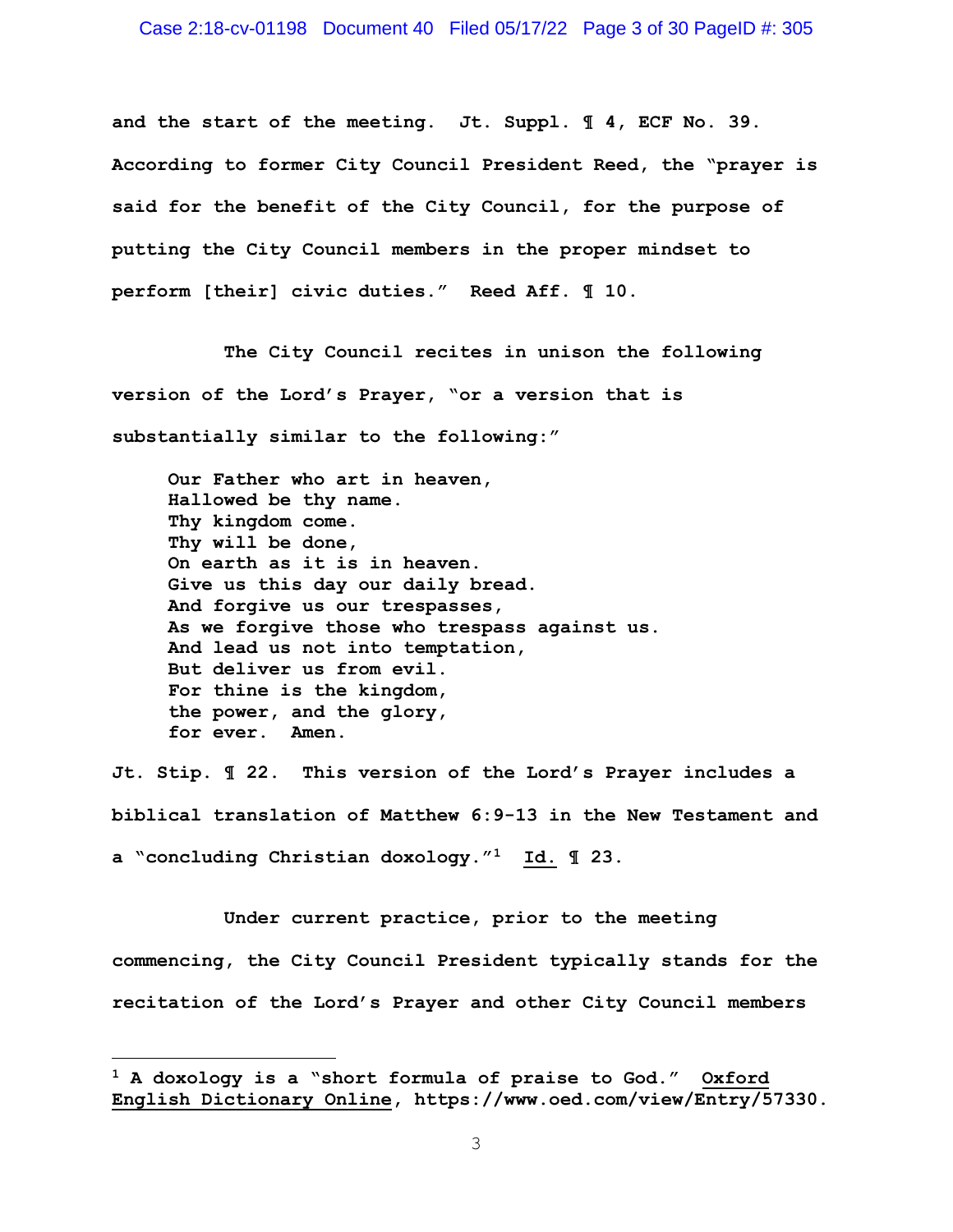## Case 2:18-cv-01198 Document 40 Filed 05/17/22 Page 4 of 30 PageID #: 306

**join the City Council President in standing. Id. ¶ 18. The City Council members then face the public and recite the Lord's Prayer in unison. Id. ¶¶ 18, 20. The video recordings submitted into evidence by the plaintiffs as examples of the City Council's practice each show the members also bowing their heads during the prayer. See Pls.' Mot. Summ. J., Exs. 4-6, 15- 23. Some members of the public elect to stand and join in the recitation, while others remain seated and do not recite the prayer. Id. ¶ 19. According to former City Council President Reed, the City Council "ceased from inviting the public to participate" after receiving a letter from the FFRF on July 1, 2015. Reed Aff. ¶ 14. However, he states that he has, since receiving the letter, "gestured or raised [his] hands at the beginning of the prayer" "on approximately three occasions" but not with the intent "to require public participation." Id. ¶ 15. As noted, immediately following the recitation, the City Council recites the Pledge of Allegiance, the meeting is called to order, and the business of the City Council is undertaken. Jt. Stip. ¶ 21. On April 4, 2022, the parties submitted a joint supplement to the summary judgment briefings stipulating that "the City of Parkersburg's prayer practice remains the same" today. Jt. Suppl. ¶ 6; see also id. ¶¶ 4-5.**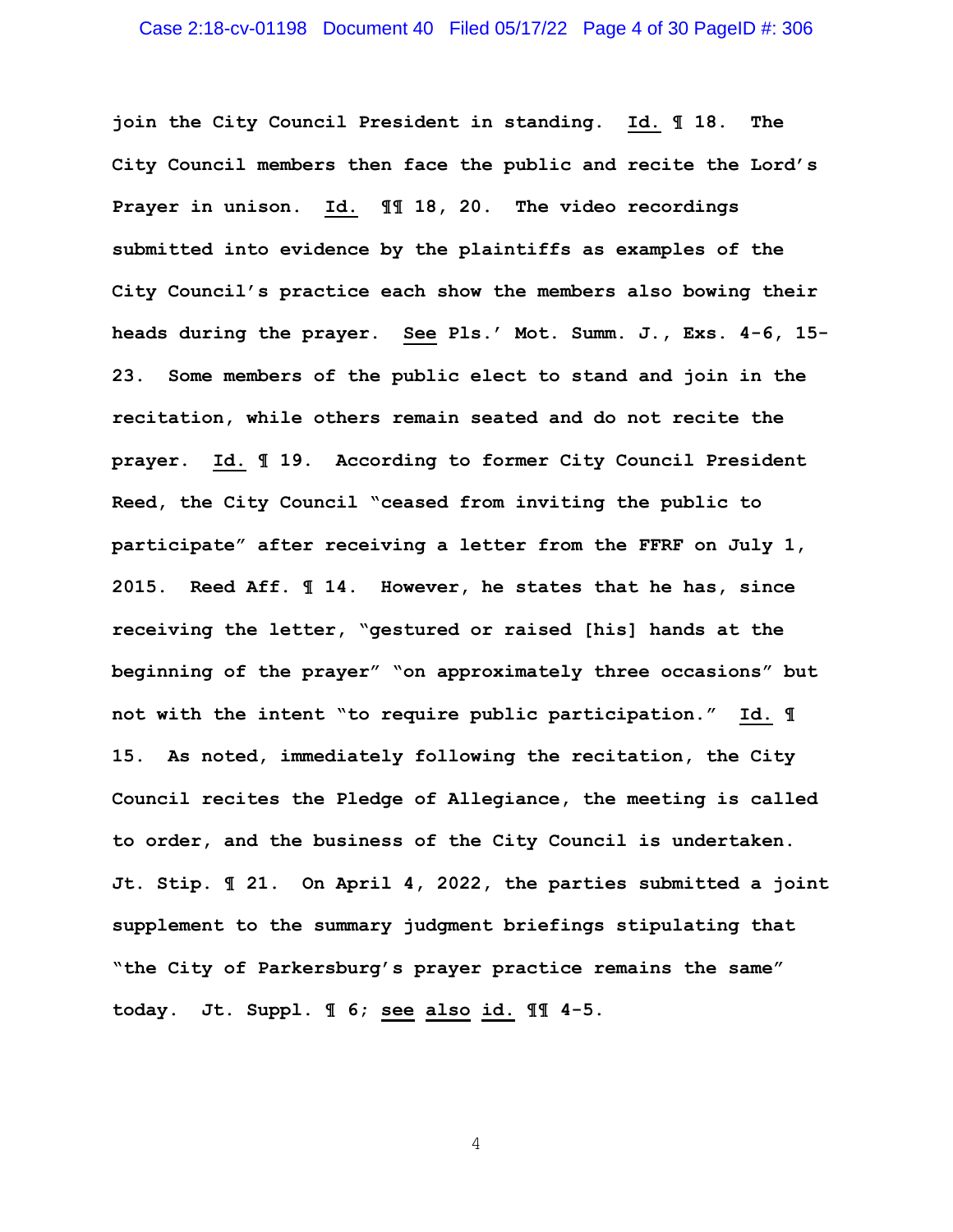## Case 2:18-cv-01198 Document 40 Filed 05/17/22 Page 5 of 30 PageID #: 307

**The Clerk then takes the roll call; City Council members vote to approve minutes from the preceding meeting; short reports from standing or special committees are rendered; the mayor gives a short message; a public forum occurs in which members of the public in attendance comment on issues relevant to the City of Parkersburg; and then City Council members vote on matters discussed in the forum, including resolutions, ordinances, and other matters, as well as whether to allow certain individual attendees to "speak over the three minute limit." See Mem. in Supp. Pls.' Mot. Summ. J., Exs. 7-14 (meeting minutes for June 26, 2018, May 22, 2018, May 1, 2018, April 10, 2018, March 13, 2018, Feb. 27, 2018, Feb. 13, 2018, Jan. 9, 2018).** 

**Daryl Cobranchi was a resident of Parkersburg and has attended City Council meetings wherein the Lord's Prayer was recited. Jt. Stip. ¶¶ 3, 5. He has spoken before the City Council on several topics such as "advocating for the Council to adopt a non-discrimination ordinance." Id. ¶ 4. He identifies as an atheist and does not believe in the Christian teachings embodied in the Lord's Prayer. Id. ¶ 6. Cobranchi did not stand or participate in the recitation of the Lord's Prayer and felt negatively singled out by the recitation because he did not share the religious beliefs of the City Council or the majority**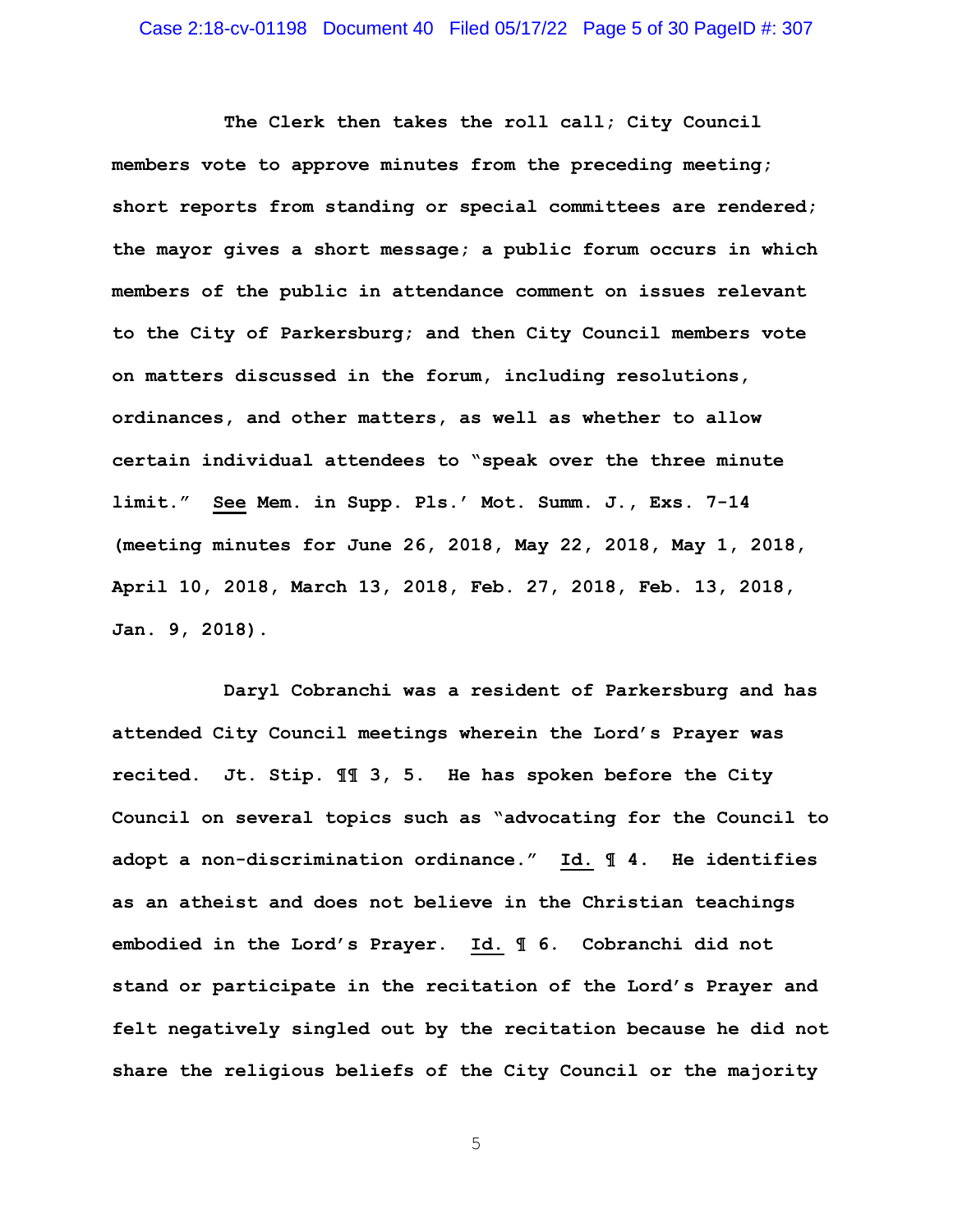#### Case 2:18-cv-01198 Document 40 Filed 05/17/22 Page 6 of 30 PageID #: 308

**of attendees. Verified Compl. ¶ 10, 12. Because of the City's practice of reciting the Lord's Prayer, he stopped regularly attending City Council meetings in late 2017. Jt. Stip. ¶ 7.2**

**Eric Engle is a resident of Parkersburg and attended multiple City Council meetings from March 2017 through August 2017, when the City Council was considering a non-discrimination ordinance, and he also attended some earlier meetings. Id. ¶¶ 8, 9. The Lord's Prayer was recited at the meetings attended by Engle. Id. ¶ 11. Engle identifies as an "agnostic atheist" and does not believe in the Christian teachings embodied in the Lord's Prayer. Id. ¶ 12. Like Cobranchi, Engle did not stand or take part in the recitation of the Lord's Prayer and felt negatively singled out during the recitation. Compl. ¶ 21, 23. He continues to follow the issues coming before the City Council and would like to return to City Council meetings. Jt. Stip. ¶ 10.** 

**The FFRF is a nonprofit corporation that "advocates for the separation of state and church and educates on matters** 

**<sup>2</sup> In plaintiffs' motion for a status conference filed August 5, 2021, plaintiffs inform the court that Cobranchi has relocated from Parkersburg since the filing of the motions for summary judgment. ECF No. 33 at ¶ 3. As a result, the parties have stipulated that while Cobranchi "is no longer entitled to injunctive relief," Cobranchi "is still entitled to nominal damages . . . should Plaintiffs prevail." Jt. Suppl. ¶ 3.**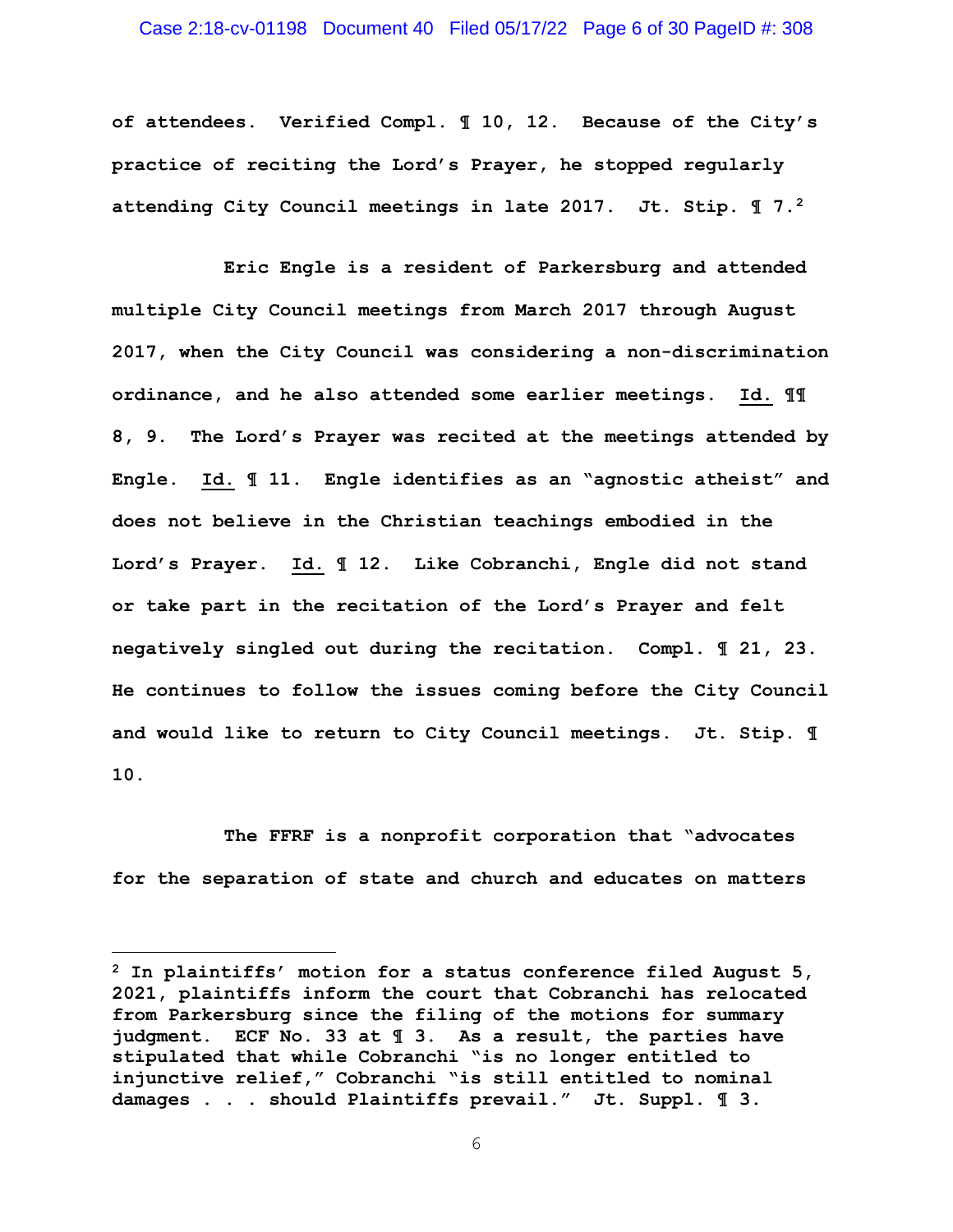# Case 2:18-cv-01198 Document 40 Filed 05/17/22 Page 7 of 30 PageID #: 309

**of non-theism." Compl. ¶26. Believing that the City Council's recitation of the Lord's Prayer was unconstitutional, Cobranchi filed a complaint with FFRF. Id. ¶ 53. An attorney for FFRF sent a letter dated July 1, 2015, to the City Council President, "JR Carpenter," contending that the Council's prayer practice violated the Establishment Clause. ECF No. 1-1; Jt. Stip. ¶ 26.** 

**The City Attorney for Parkersburg responded by letter on July 22, 2015, informing FFRF that he advised City Council to make the following changes to its prayer practice in order to comply with the Establishment Clause: (1) "[a]ny prayer should be conducted (and as it already is) prior to calling the meeting to order;" (2) "[t]he public should not be invited to stand or otherwise participate in the prayer;" and (3) "[n]o elected official should lead the prayer." ECF No. 1-2; Jt. Stip. ¶ 27.** 

**However, defendant's legislative prayer remained unchanged inasmuch as City Council members continued to be the prayer-givers and the defendant violated the City Attorney's recommendation to not invite the public to stand or participate, both by the practice of City Council members of standing and turning toward the public audience to recite the Lord's Prayer and, at times, by gesture of the Council President. Jt. Stip. ¶¶ 18, 29; Mem. in Supp. Pls.' Mot. Summ. J., Exs. 4, 6, 15 (video recordings of City Council meetings for April 10, 2017,**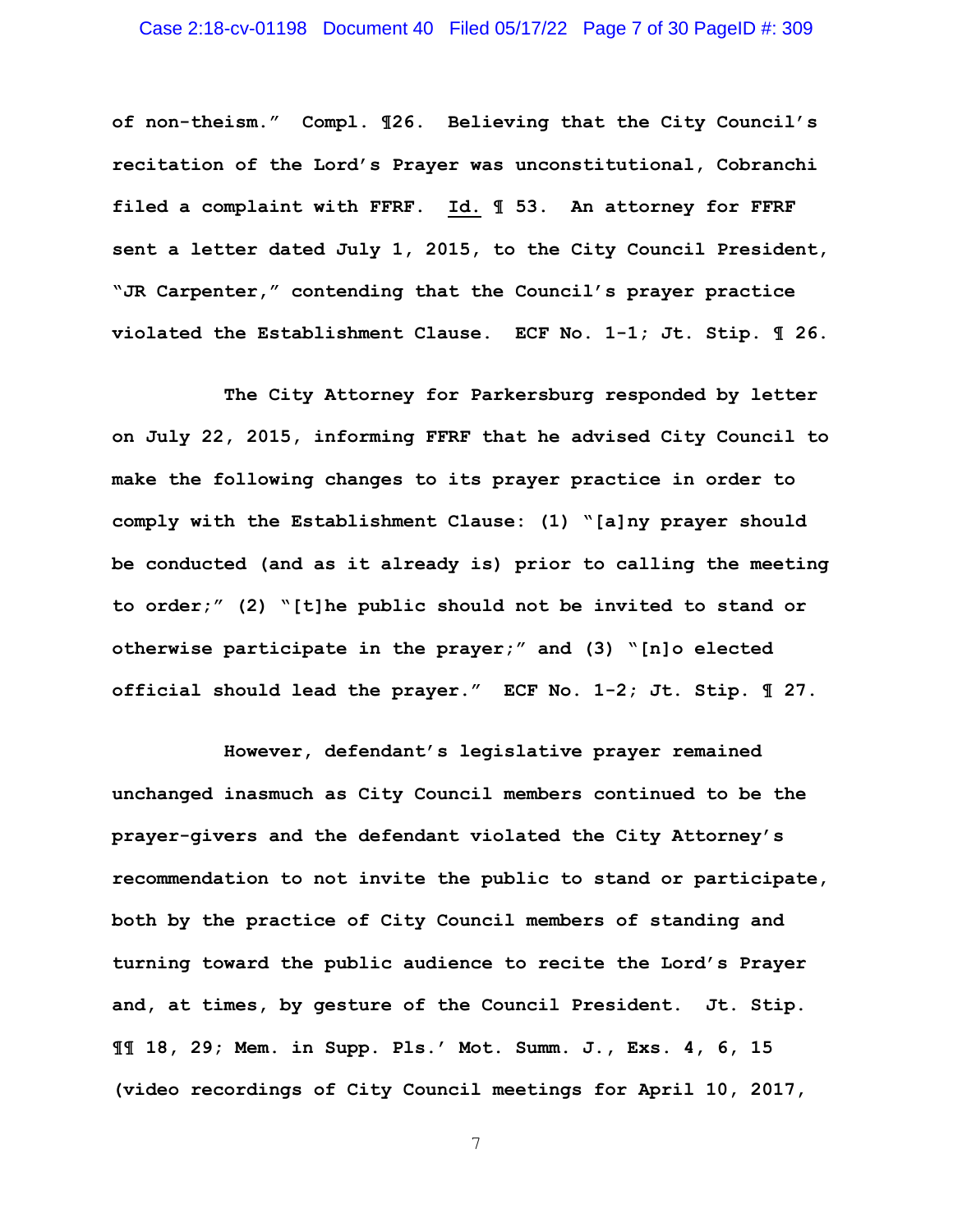## Case 2:18-cv-01198 Document 40 Filed 05/17/22 Page 8 of 30 PageID #: 310

**February 27, 2018, and June 26, 2018). For example, on June 26, 2018, City Council President Reed initiated the prayer by "announcing 'All right' as he stood, then looked out at the audience as he motioned with both arms to stand for prayer." Mem. in Supp. Pls.' Mot. Summ. J., Ex. 4. Many meeting attendees then stood and joined the City Council in reciting the Lord's Prayer. Id.** 

**As another example, on September 12, 2017, City Councilman Barber apparently stared at the attendees who chose to sit, then "moved to position himself near his microphone, pressed a button on the microphone, and [after the prayer] shouted 'Amen.'" Mem. in Supp. Pls.' Mot. Summ. J., Ex. 5. In her affidavit, meeting attendee Kimberly Williams claims this was an "attempt at intimidating [her] and others who refused to participate in reciting the Lord's Prayer." Williams Aff. ¶ 3, ECF No. 6-1.** 

**Plaintiffs contend that actions of the City Council members create an intimidating atmosphere for non-believers. They bring a Section 1983 claim alleging that the City of Parkersburg deprived them of their First and Fourteenth Amendment rights by "endorsing and advancing religion" through its legislator-led sectarian prayer practice. Verified Compl. ¶ 62 (citing 42 U.S.C. § 1983). They claim that the City Council**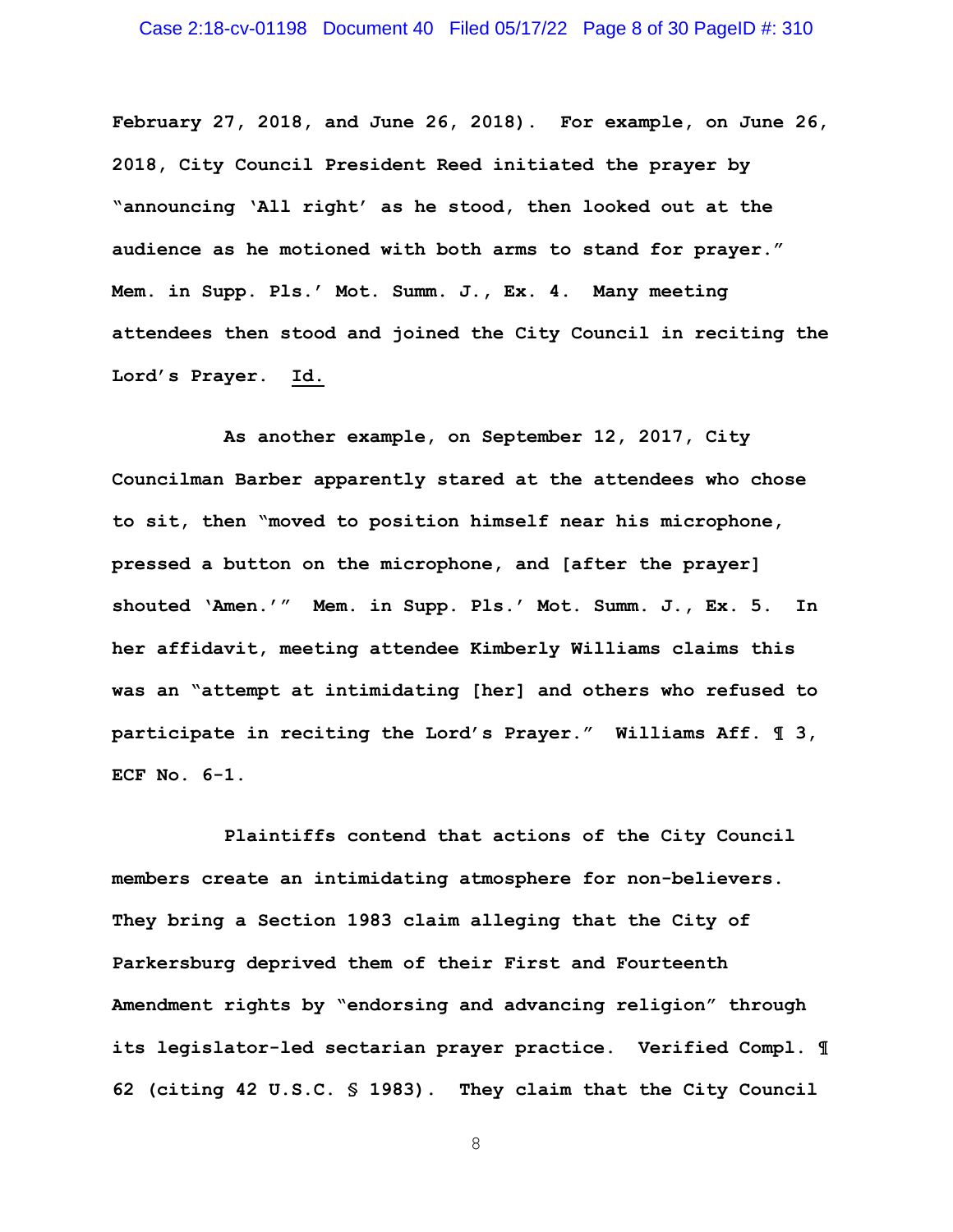## Case 2:18-cv-01198 Document 40 Filed 05/17/22 Page 9 of 30 PageID #: 311

**has a religious purpose in reciting the Lord's Prayer at meetings, that it has a primary effect of advancing religion and expressing the government's "preference for Christianity above all other religions and nonreligion," and that "through its policy and custom" of opening meetings with the Lord's Prayer, the City Council has "entangled the city with a religious practice and official religious message." Id. ¶¶ 63-65.** 

 **On July 31, 2018, the plaintiffs instituted this action against the City of Parkersburg. Id. They separately filed a Motion for Preliminary Injunction on the same date. ECF No. 5. The court denied the motion for preliminary injunction without prejudice on March 17, 2020, as requested by the parties. ECF No. 21.** 

**In their verified complaint, the plaintiffs request a declaratory judgment, injunctive relief, entry of a judgment against the City of Parkersburg for nominal damages in the amount of \$1 to each plaintiff, costs and attorney's fees pursuant to 42 U.S.C. § 1988, and such relief that the court may deem just and proper. Verified Compl. ad damnum cl. In their summary judgment briefing, plaintiffs request judgment in their favor, a permanent injunction, and nominal damages in the amount of \$1 to each plaintiff. See Mem. in Supp. Pls.' Mot. Summ. J. 20; see also Proposed Order, ECF No. 26-1. Defendant does not**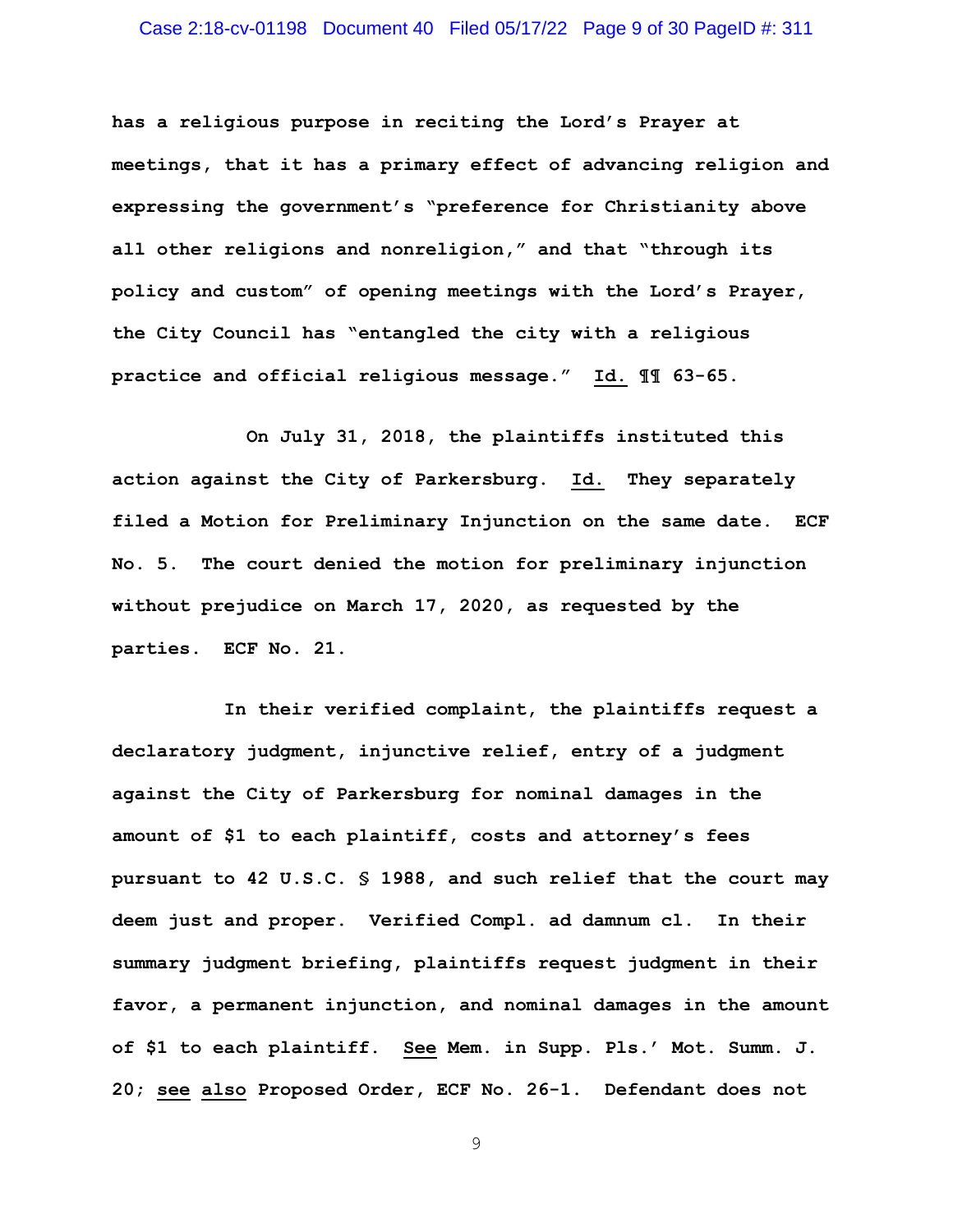# Case 2:18-cv-01198 Document 40 Filed 05/17/22 Page 10 of 30 PageID #: 312

**argue that such remedies would be inappropriate upon a favorable judgment for plaintiff.** 

**II. Standard of Review** 

**Summary judgment is appropriate only "if the movant shows that there is no genuine dispute as to any material fact and the movant is entitled to judgment as a matter of law." Fed. R. Civ. P. 56(a). "Material" facts are those necessary to establish the elements of a party's cause of action. Anderson v. Liberty Lobby, Inc., 477 U.S. 242, 248 (1986); see also News & Observer Publ'g Co. v. Raleigh-Durham Airport Auth., 597 F.3d 570, 576 (4th Cir. 2010). A "genuine" dispute of material fact exists if, in viewing the record and all reasonable inferences drawn therefrom in a light most favorable to the non-moving party, a reasonable fact-finder could return a verdict for the non-moving party. Anderson, 477 U.S. at 248.** 

**Inferences that are "drawn from the underlying facts . . . must be viewed in the light most favorable to the party opposing the motion." United States v. Diebold, Inc., 369 U.S. 654, 655 (1962). A party is entitled to summary judgment if the record, as a whole, could not lead a rational trier of fact to find for the non-moving party. Williams v. Griffin, 952 F.2d 820, 823 (4th Cir. 1991). Conversely, summary judgment is**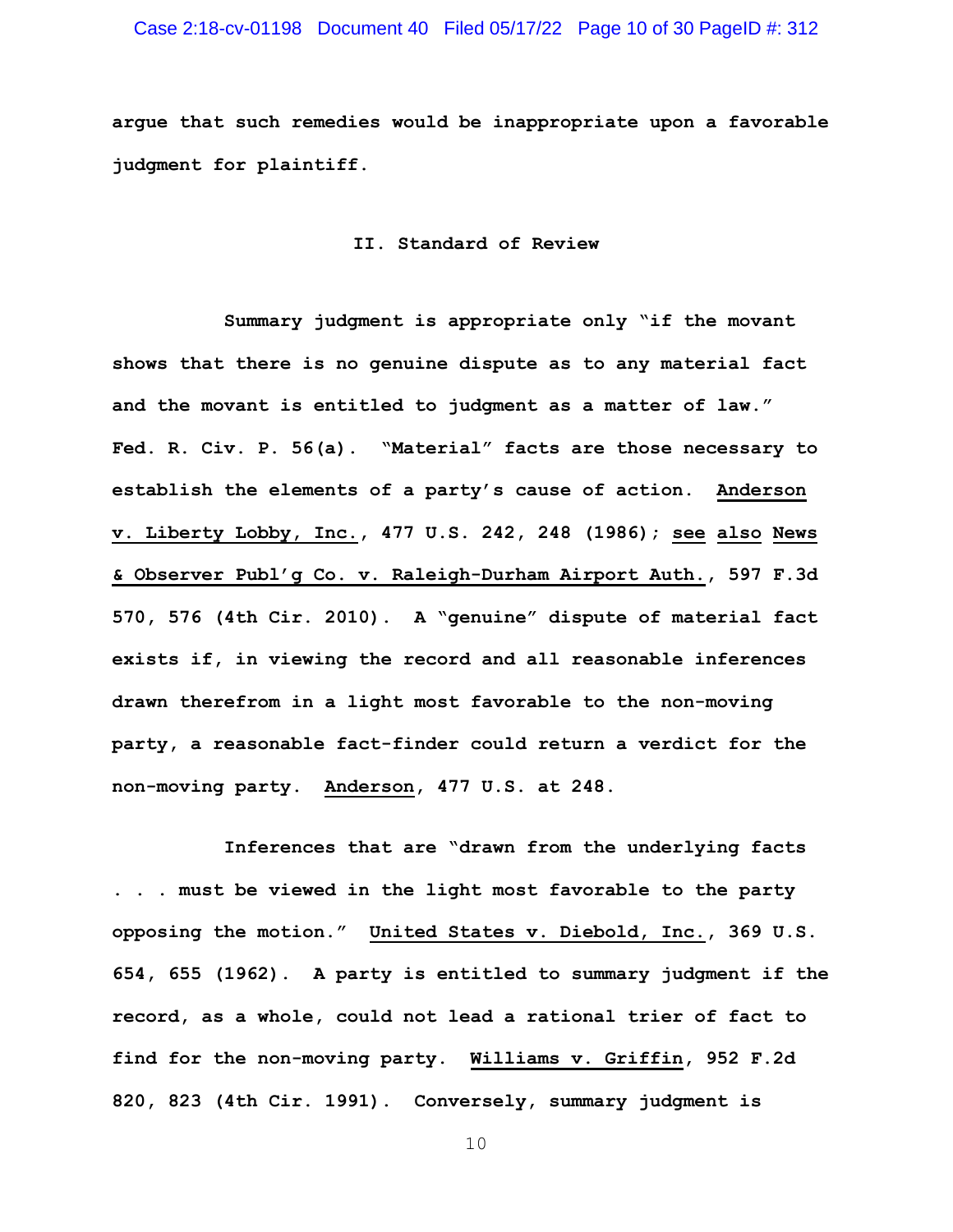**inappropriate if the evidence is sufficient for a reasonable fact-finder to return a verdict in favor of the non-moving party. Anderson, 477 U.S. at 248.** 

#### **III. Discussion**

**Plaintiffs' claim arises from the Establishment Clause of the First Amendment, which provides that "Congress shall make no law respecting an establishment of religion." U.S. Const. amend. I, cl. 1. This clause, like the other clauses of the First Amendment, applies to the states and their subdivisions under the Fourteenth Amendment. See Cantwell v. Connecticut, 310 U.S. 296, 303 (1940); accord Sch. Dist. of Abington Twp. v. Pennsylvania, 374 U.S. 203, 215–16 (1963).** 

**Courts ordinarily apply one of three formal tests in assessing government practices under the Establishment Clause: the coercion test, the endorsement test, and the Lemon test (political division along religious lines). See Lee v. Weisman, 505 U.S. 577 (1992) (coercion); Cty. of Allegheny v. ACLU Greater Pittsburgh Chapter, 492 U.S. 573 (1989) (endorsement); Lemon v. Kurtzman, 403 U.S. 602 (1971). Given its unique role within American history, however, legislative prayer occupies "a field of Establishment Clause jurisprudence with its own set of boundaries and guidelines." Simpson v. Chesterfield Cty. Bd. of**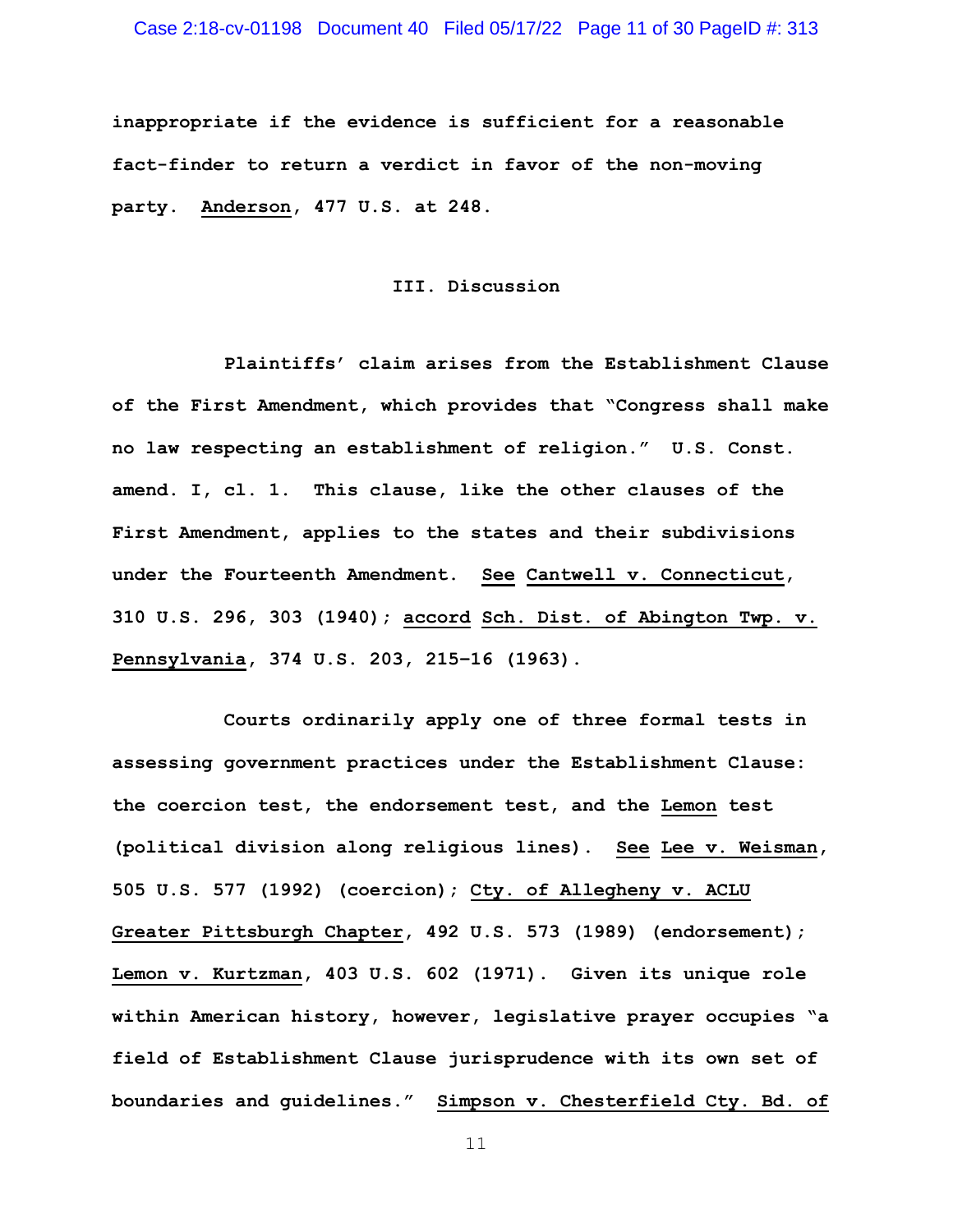**Supervisors, 404 F.3d 276, 281 (4th Cir. 2005). The Supreme Court has explained the longstanding role legislative prayer has played in the nation's history, tracing back to the framing of the Constitution. Marsh v. Chambers, 463 U.S. 783, 786 (1983). The First Congress "authorized the appointment of paid chaplains" just three days before reaching final agreement as to the language of the Bill of Rights. Id. at 788. Given the unbroken congressional practice of opening sessions since the First Congress, the Supreme Court reasons that the Framers "[c]learly . . . did not view paid legislative chaplains and opening prayers as a violation of th[e First] Amendment." Id.** 

**Thus, in its seminal legislative prayer case, Marsh v. Chambers, the Supreme Court upheld the Nebraska state legislature's practice of opening legislative sessions with a nonsectarian prayer delivered by a paid chaplain. 463 U.S. at 793 n.14. The Court considered Nebraska's practice as comprising three relevant factors "[b]eyond the bare fact that a prayer is offered": "first, that a clergyman of only one denomination -- Presbyterian -- has been selected for 16 years; second, that the chaplain is paid at public expense; and third, that the prayers are in the Judeo-Christian tradition." Id. at 793 (footnotes omitted). "Weighed against the historical background," the Court concluded that "these factors do not**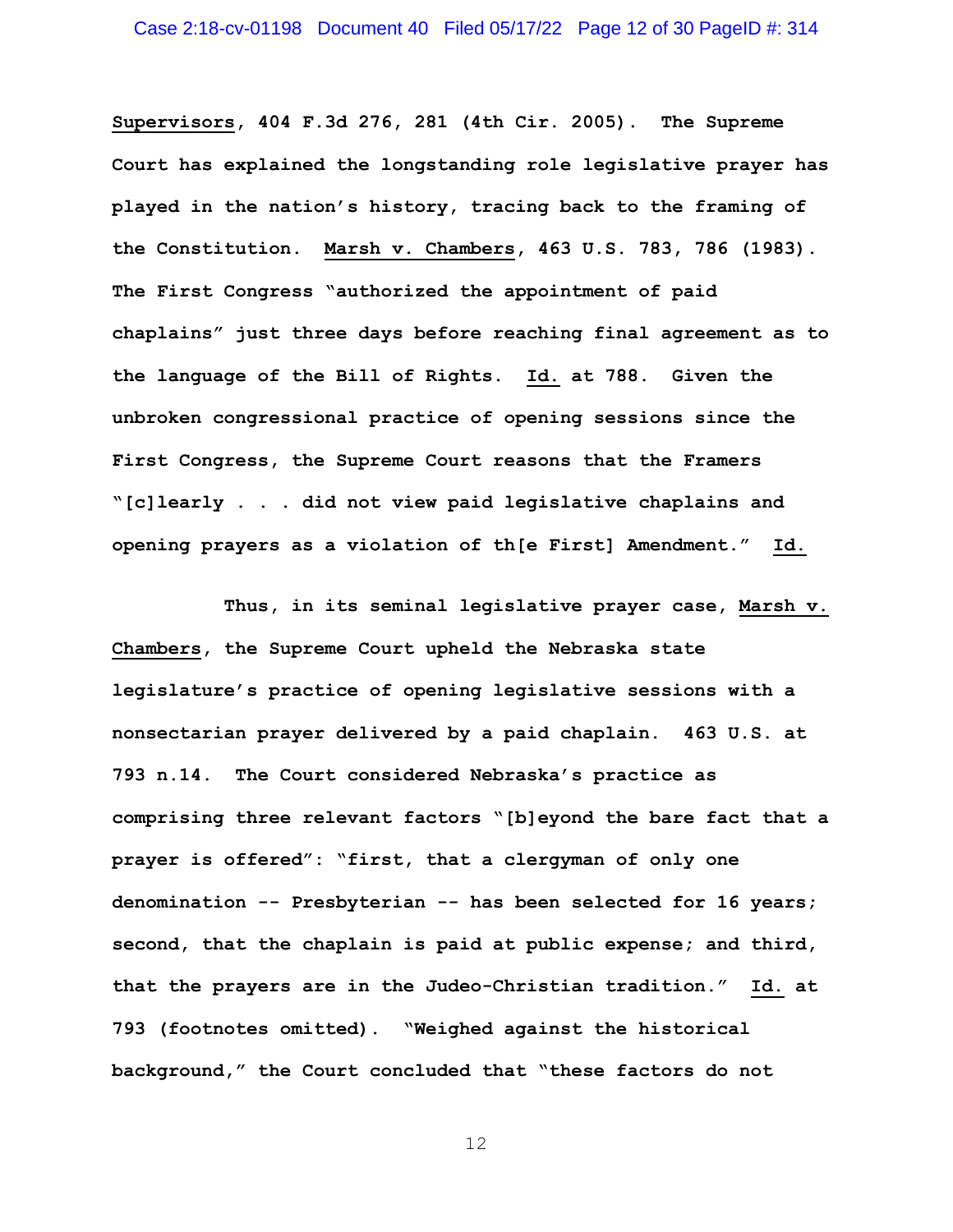**serve to invalidate Nebraska's practice" under the Establishment Clause. Id. However, the Court also recognized that the Establishment Clause placed limits on legislative prayer, including prohibiting the prayer from being "exploited to proselytize or advance [a particular faith] or to disparage any other." Id. at 794-95.** 

**In Town of Greece v. Galloway, 572 U.S. 565, 571 (2014), the Supreme Court upheld the practice of the town board of Greece, New York, whereby monthly meetings were opened with sectarian invocations delivered by unpaid, volunteer prayer givers. The practice employed by the town involved contacting congregations listed in a local directory until a minister was found for the next meeting. Id. The town compiled a list of prayer givers who had accepted invitations and agreed to return in the future. Id. No would-be prayer givers were excluded and town leaders "maintained that a minister or layperson of any persuasion, including an atheist, could give the invocation." Id. Because the vast majority of local congregations in the Town of Greece were Christian, all of the participating prayer givers for a number of years were Christian. Id. Following citizen complaints of the uniformly Christian content of the prayers, the town invited members of the Jewish and Baha'i faiths to deliver prayers, and a Wiccan priestess requested, and**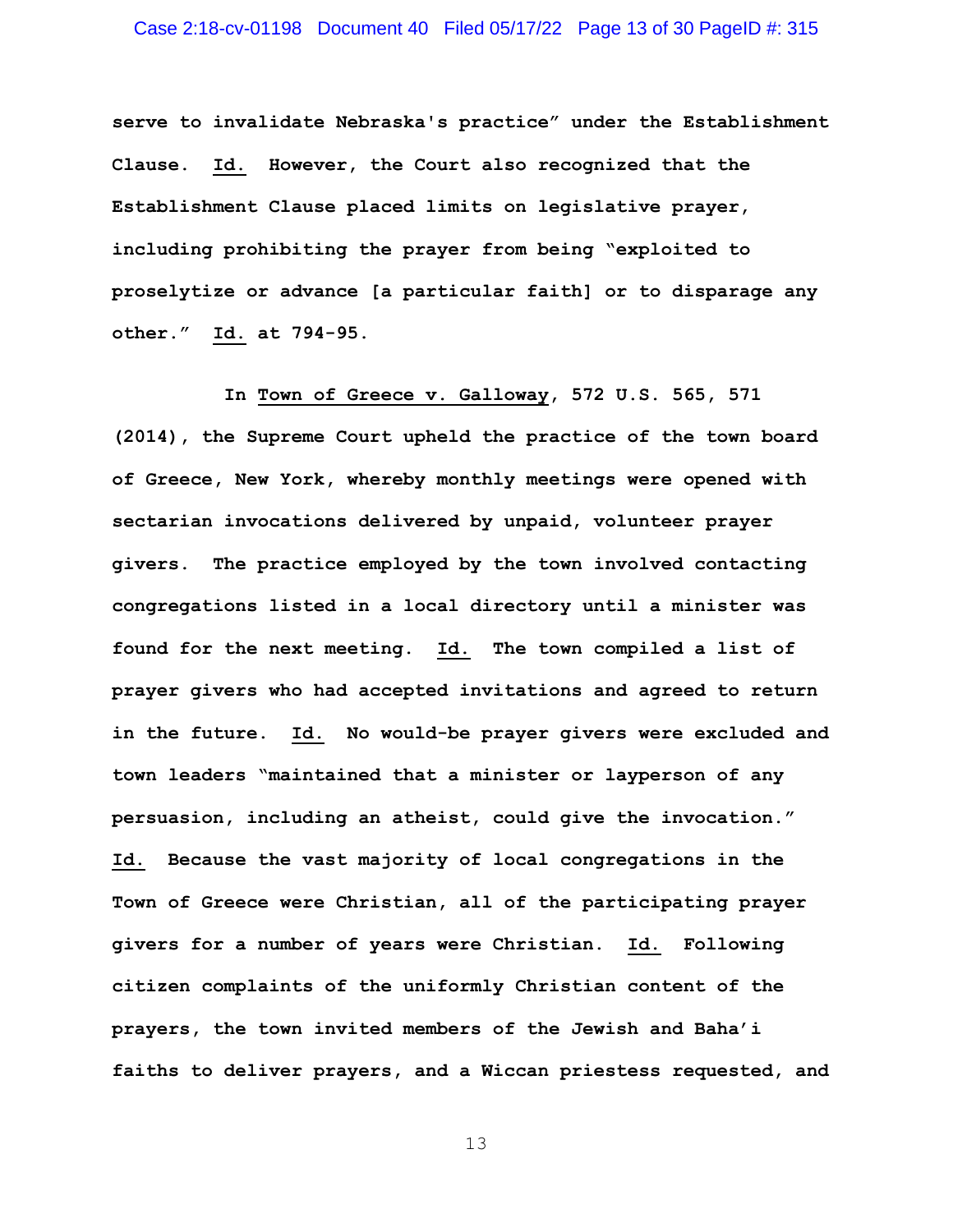## Case 2:18-cv-01198 Document 40 Filed 05/17/22 Page 14 of 30 PageID #: 316

**was granted, the opportunity to deliver an invocation. Id. at 571-72. The Town of Greece "neither reviewed the prayers in advance of the meetings nor provided guidance as to their tone or content." Id. at 571.** 

**The Court in Town of Greece rejected the argument that the Establishment Clause required that legislative prayers be nonsectarian but noted that there were still constraints on legislative prayer. Id. at 582. Legislative prayer occupies a unique jurisprudential field because of the gravity it lends to legislative proceedings and common values reflected in the prayer. Id. at 582-83. Courts must inquire then whether the given prayer practice "fits within the tradition long followed in Congress and the state legislatures." Id. at 577. Prayer which is solemn and respectful in tone, and which calls upon lawmakers "to reflect upon shared ideals and common ends before they embark on the fractious business of governing," is to be contrasted with practices which "denigrate nonbelievers or religious minorities, threaten damnation, or preach conversion." Id. at 583. The Court noted that the latter kind of prayer would present a different case then the one it addressed. Id.** 

**The Court in Town of Greece also rejected the argument that the town's prayer practice violated the Constitution because the prayer givers were predominately Christian, inasmuch**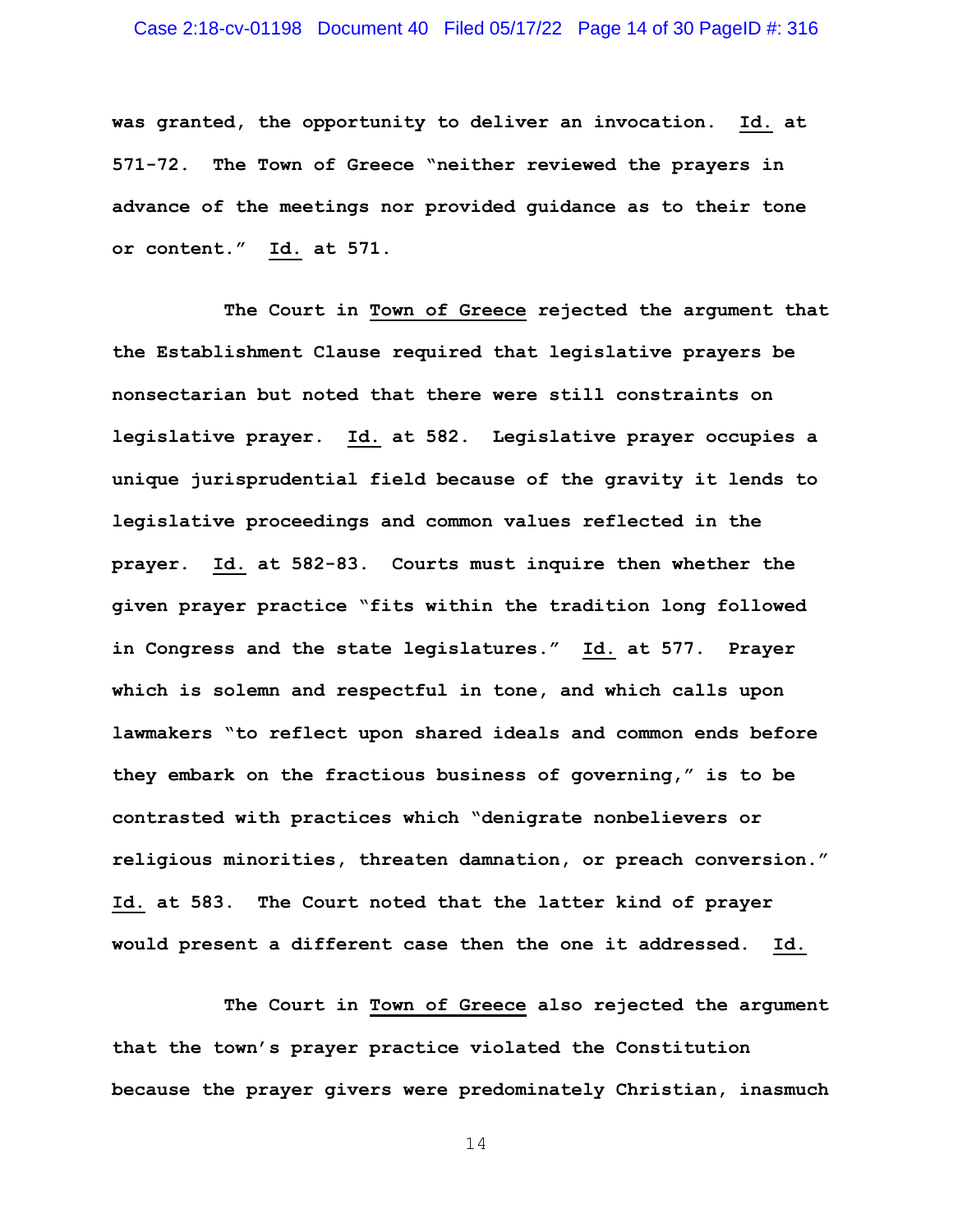**as the town had made reasonable efforts to find prayer givers of all of the congregations within its borders. Id. at 585. As the Court explained, "[s]o long as the town maintains a policy of nondiscrimination, the Constitution does not require it to search beyond its borders for non-Christian prayer givers in an effort to achieve religious balancing." Id. at 585-86.** 

**In 2017, the en banc Fourth Circuit held unconstitutional the prayer practice of Rowan County, North Carolina, which involved elected officials at county commission meetings composing and delivering their own sectarian and invariably Christian prayers, while preventing others from offering invocations. Lund v. Rowan Cty., N.C., 863 F.3d 268 (4th Cir. 2017) (en banc). The court found that the practice was "a conceptual world apart" from Marsh and Town of Greece because the commissioners themselves gave the invocations in Rowan County and because the opportunity was exclusively reserved for those commissioners. Id. at 277. Thus, while the Supreme Court legislative prayer jurisprudence is an important "doctrinal starting point," cases involving prayer practices delivered by legislators themselves are not necessarily controlled by the findings in those cases. Id. at 277, 280.**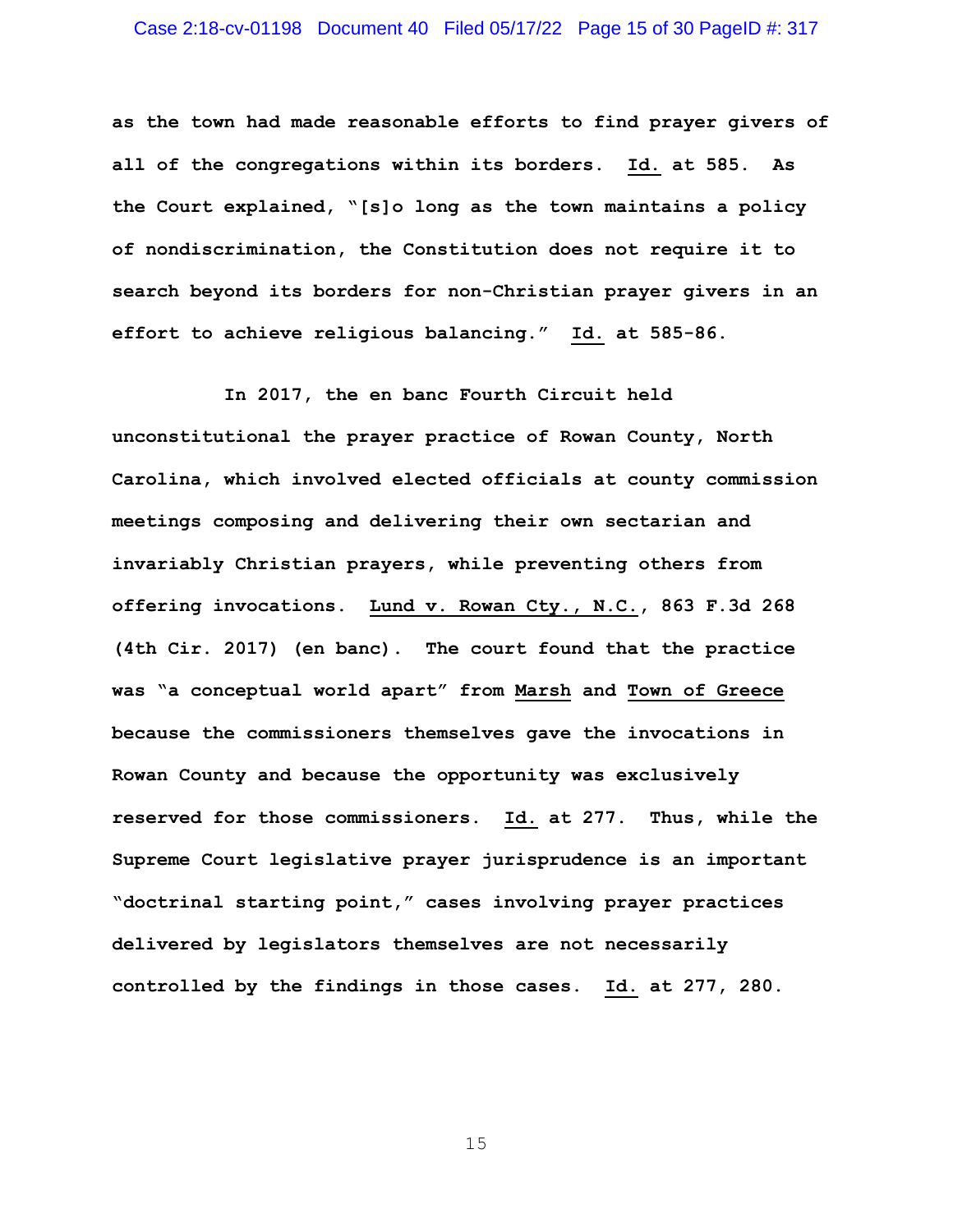**The Fourth Circuit found that while Marsh and Town of Greece permitted legislative prayer, they "were measured and balanced decisions," which called for fact-intensive inquiries. Id. at 278. In assessing a challenge to legislative prayer, courts must conduct a "fact-sensitive review of the setting in which the prayer arises and the audience to whom it is directed, as well as the pattern of prayers over time." Id. at 281 (internal citations and quotation marks omitted). A prayer practice that "clearly identif[ies] the government with a particular faith" violates the Establishment Clause. Id. at 280.** 

**The Fourth Circuit examined Rowan County's prayer practice in depth with respect to four factors:** 

**commissioners as the sole prayer-givers;** 

**invocations that drew exclusively on Christianity and sometimes served to advance that faith;** 

**invitations to attendees to participate; and** 

**the local government setting.** 

**Id. at 281. The Fourth Circuit considered those elements not only in isolation, but especially in the manner in which they "interplay[ed]." Id. ("To respect the Supreme Court's insistence on a fact-sensitive inquiry, we must also pay close attention to the interplay between the various facets of the county's prayer practice."). The court considered of prime**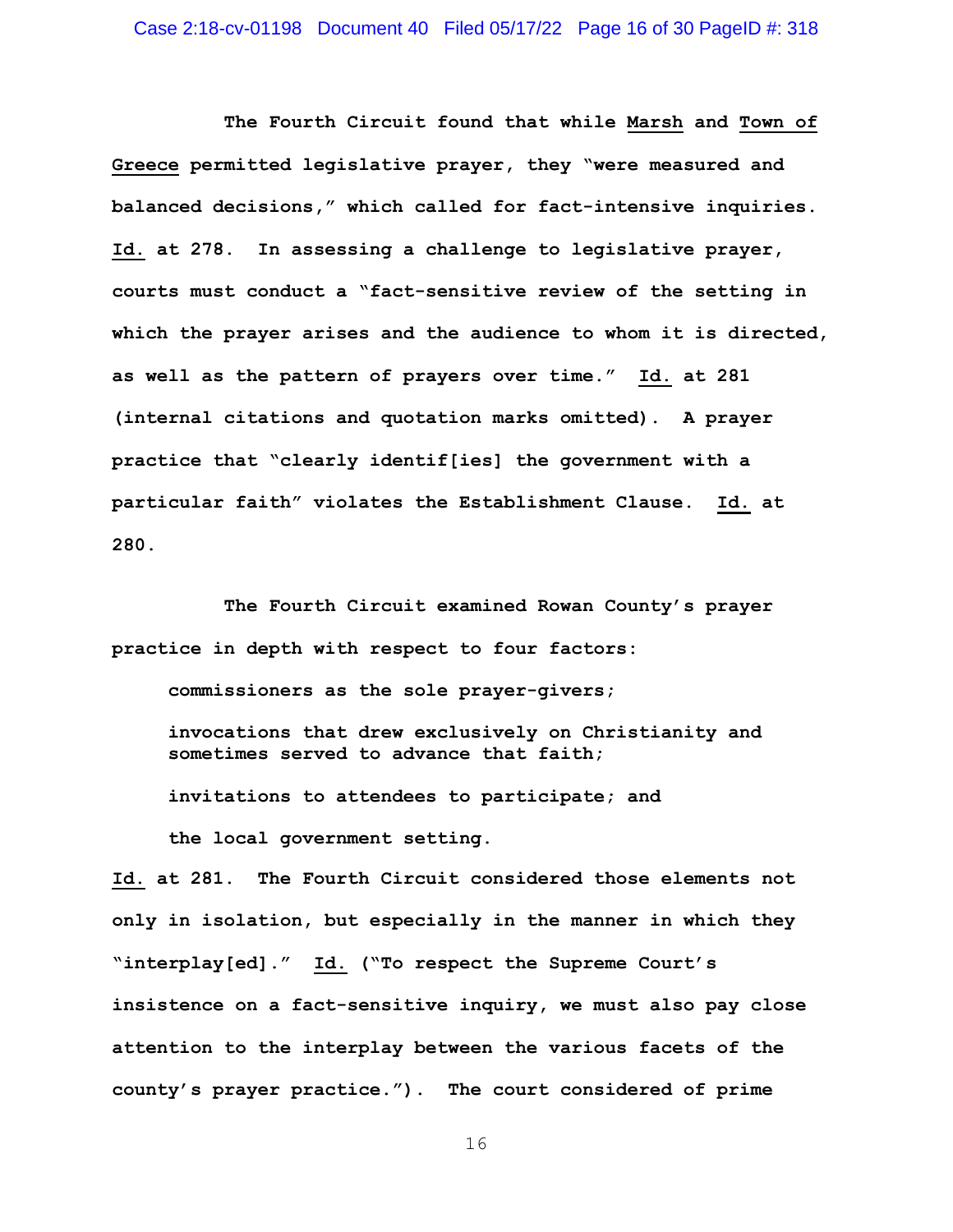# Case 2:18-cv-01198 Document 40 Filed 05/17/22 Page 17 of 30 PageID #: 319

**importance that "the invocations here were written and given by elected representatives acting in their official capacity": "the very embodiment of the state." Id. "This fact," the Fourth Circuit continued, "interacts with the other aspects of the county's practice, altering their constitutional significance." Id.** 

**The Fourth Circuit then proceeded to consider each of the four factors above at length. The Fourth Circuit ultimately concluded that the combination of the various elements of the county's practice – and not any particular feature alone – unconstitutionally entangled religion and government in violation of the Establishment Clause. See id. Inasmuch as there is considerable overlap between the City of Parkersburg's prayer practice and Rowan County's, Lund is especially helpful in evaluating whether the City of Parkersburg's prayer practice runs afoul of the Establishment Clause.** 

**First, and most crucially, the opening prayer is exclusively given by members of the City Council, rather than a chaplain, as in Marsh, or guest prayer-givers, as in Town of Greece. Even though "[l]egislator-led prayer is not inherently unconstitutional," id. at 280, the Fourth Circuit explained that a legislator monopoly on prayer that it chooses to be secterian places the state "elbow-deep in the activities banned by the**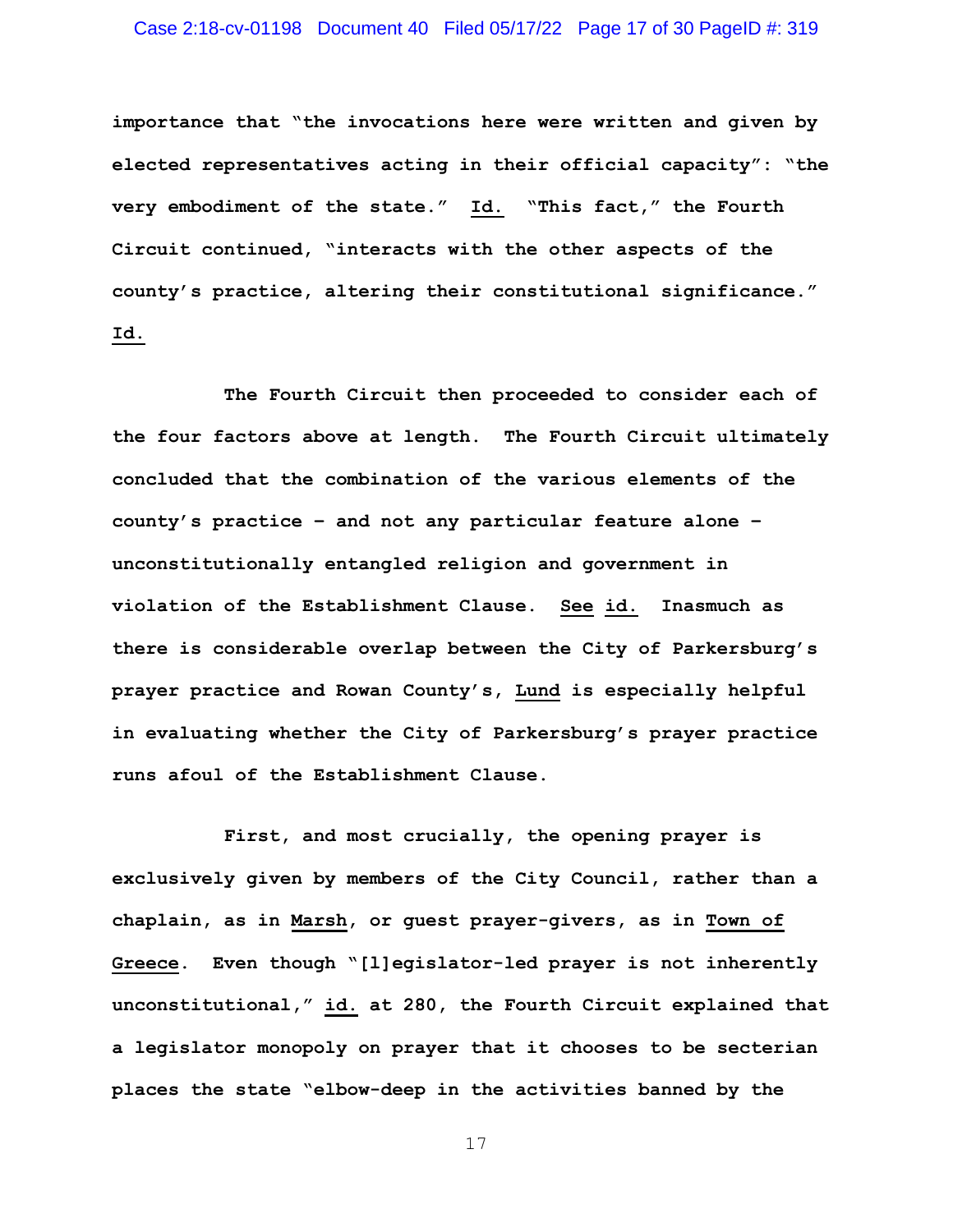**Establishment Clause -- selecting and prescribing sectarian prayers," id. at 281. The flexible approach employed by the town of Greece allowed for expressions of faith by adherents of any faith and "cultivated an atmosphere of greater tolerance and inclusion." Id. at 282. In contrast, the prayer practice at issue in this case, as in Lund, constrains the diversity of prayer to the religion of the councilmembers. As was the case for citizens of Rowan County, a citizen of Parkersburg in a religious minority group who was dissatisfied with the invocation of the majority faith would have no recourse but to elect members of similar minority religious beliefs. See id. As the Fourth Circuit explained, this kind of situation undermines Constitutional principles of religious pluralism and would bring us "one step closer to a de facto religious litmus test for public office." Id.; see also Lemon, 403 U.S. at 622 ("[P]olitical division along religious lines [is] one of the principal evils against which the First Amendment was intended to protect").** 

**Second, the city council's prayer practice, by invoking only one prayer originating from the Christian bible, "unceasingly and exclusively invoked" a single religion. See Lund, 863 F.3d at 283. As the Fourth Circuit cautioned in Lund, "[w]hen the state's representatives so emphatically evoke a**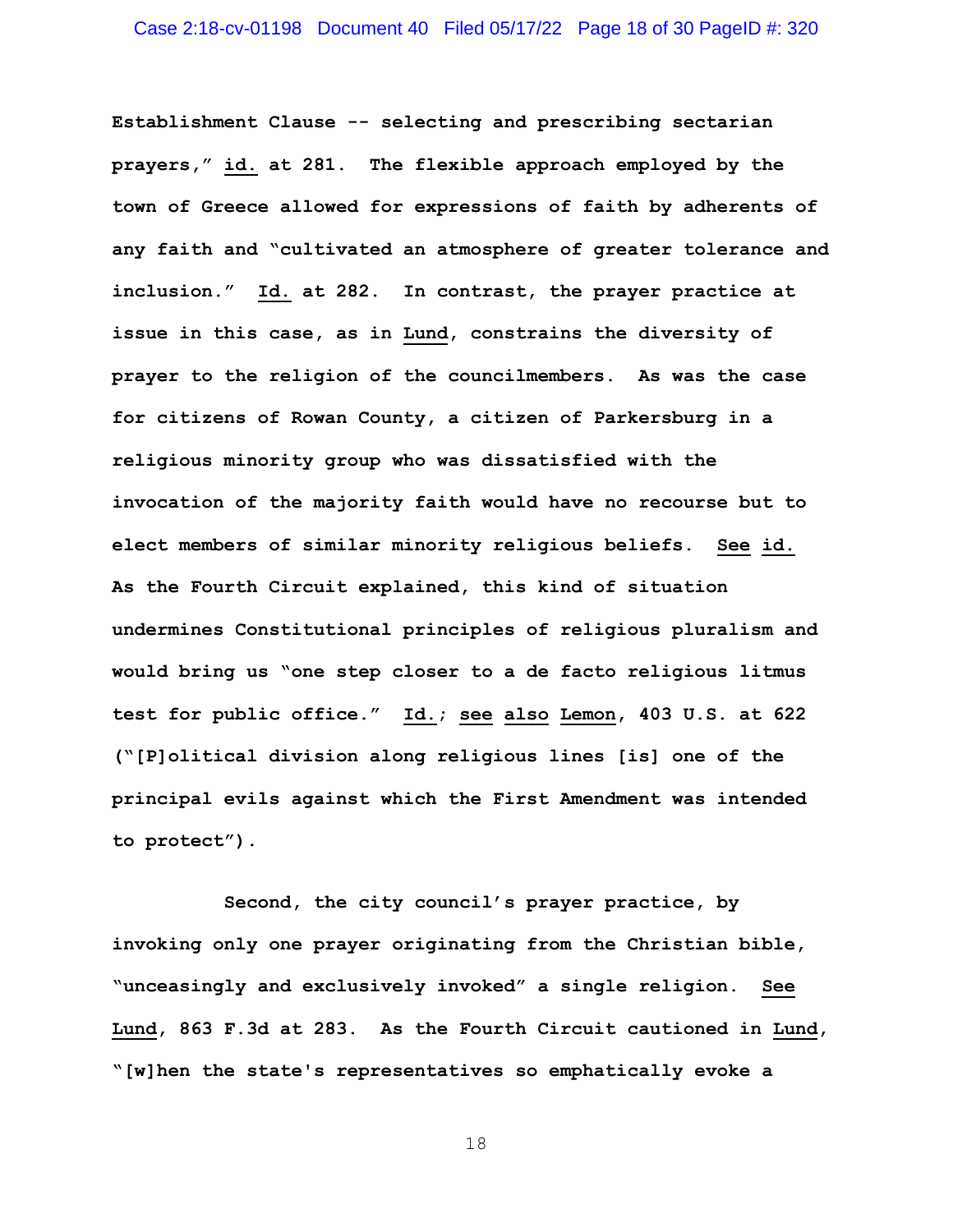**single religion in nearly every prayer over a period of many years, that faith comes to be perceived as the one true faith, not merely of individual prayer-givers, but of government itself." Id. at 284 (quoting Lund v. Rowan Cty., N.C., 837 F.3d at 434 (panel dissent)). Thus, the homogeneity of the prayers creates the perception that the government has a preferred religious sect. Id. Indeed, the government is not free to "link itself persistently and relentlessly to a single faith." Id. (citing Larson v. Valente, 456 U.S. 228, 244 (1982)). And while governments need not "achieve religious balancing," representation of multiple faiths, rather than just one, can lessen the risk of the government aligning itself with a particular religion. Id. at 284.** 

**The City Council's prayer practice most clearly runs afoul of the Fourth Circuit's concern with identifying the government with a single preferred religious sect. As noted, the Lord's Prayer is sourced from a biblical translation of the gospel of Matthew, and the version utilized by the town council includes a concluding Christian doxology. Jt. Stip. ¶ 23. Defendant concedes that the prayer is "famous," Mem. in Supp. Def.'s Mot. Summ. J. 10, and it seems apparent that a reasonable observer to City Council meetings would be aware of the origin, or at the least Christian nature, of the prayer. By continually**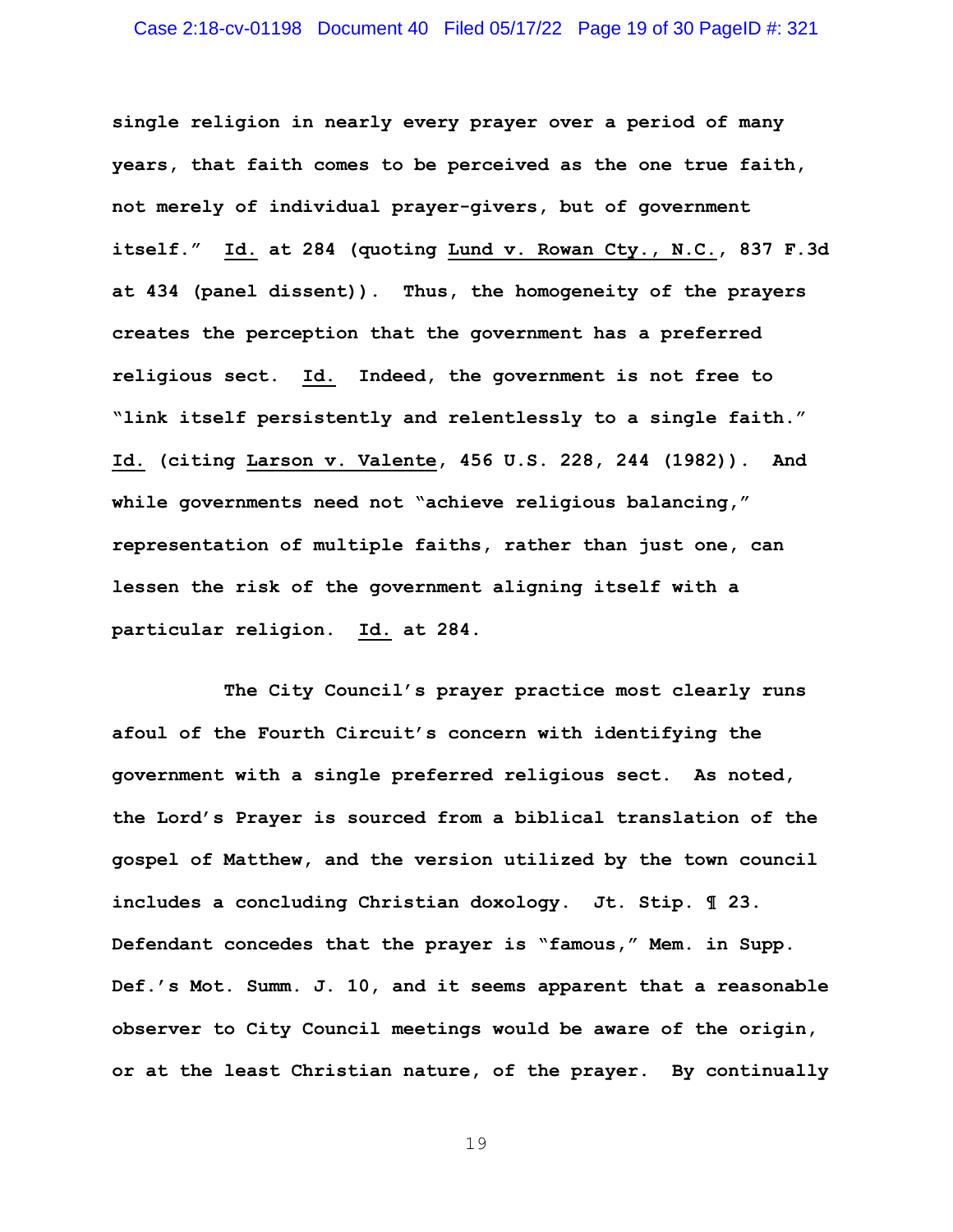# Case 2:18-cv-01198 Document 40 Filed 05/17/22 Page 20 of 30 PageID #: 322

**reciting, over a number of years, the same prayer clearly identifiable with a particular faith, without the opportunity for other faiths to be heard, the City Council impermissibly identified itself with a preferred religion.** 

**The City of Parkersburg seeks to distinguish this case from Lund based on the content of the prayer. In Lund, the Fourth Circuit criticized Rowan County's persistent practice of reciting prayers that "purported to confess spiritual shortcomings on the community's behalf" caused by a "failure to love Jesus or follow his teachings," "impl[ied] that adherents of . . . faiths [other than Christianity] were in some ways condemned," "proclaim[ed] that Christianity is exceptional and suggest[ed] that other faiths are inferior," and "urged attendees to embrace Christianity." Id. at 284-85. The City of Parkersburg points out that the Lord's Prayer bears none of those features: "the language of The Lord's Prayer does not mention Christ, preach conversion, and only asks for the help of a non-specific God." Mem. in Supp. Def.'s Mot. Summ. J. 10; see also Jt. Stip. ¶ 22 (Lord's Prayer). In Town of Greece, the Supreme Court noted that "[o]ne of the Senate's first chaplains . . . gave prayers in a series that included the Lord's Prayer" and other sectarian prayers. 572 U.S. at 578-79.**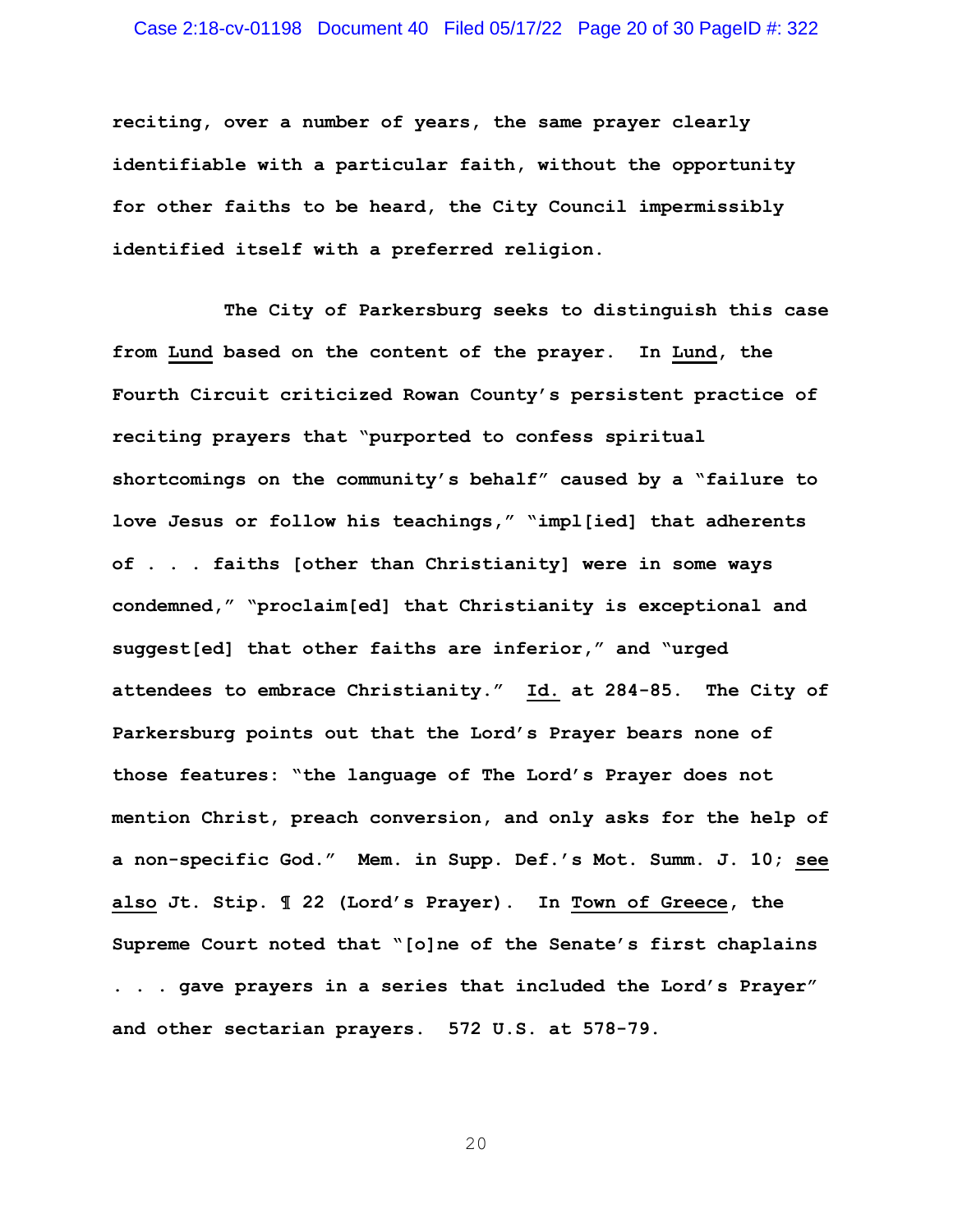**To be sure, sectarian prayer, including the Lord's Prayer, is not inherently unconstitutional in the legislative prayer context. See id. Yet the Supreme Court advises that a legislative prayer practice cannot be "exploited to proselytize or advance any one . . . faith or belief." Id. at 583. To that end, the Fourth Circuit, as noted, explains that "evok[ing] a single religion in nearly every prayer over a period of many years" risks that religion becoming "the one true faith . . . of government itself." Lund, 863 F.3d at 284. Critically, too, the City Council's members, and only the members, have been the ones reciting a sectarian prayer to begin every meeting for many years. While the qualities of the prayer content in this case lessen the risk of denigrating non-Christians as compared to the prayers cited in Lund, that alone is insufficient to overcome the fact that the City Council de facto aligned itself impermissibly with a particular religion.** 

**Third, as in Lund, constituents were invited at times to join elected officials in prayer and the intended audience for the prayer was the public. The Fourth Circuit noted in Lund that when government officials are the ones inviting participation in prayer, as opposed to guest clergy, the risk of coercion increases. Id. at 287. Moreover, while a prayer practice which is directed towards lawmakers "accommodate[s] the**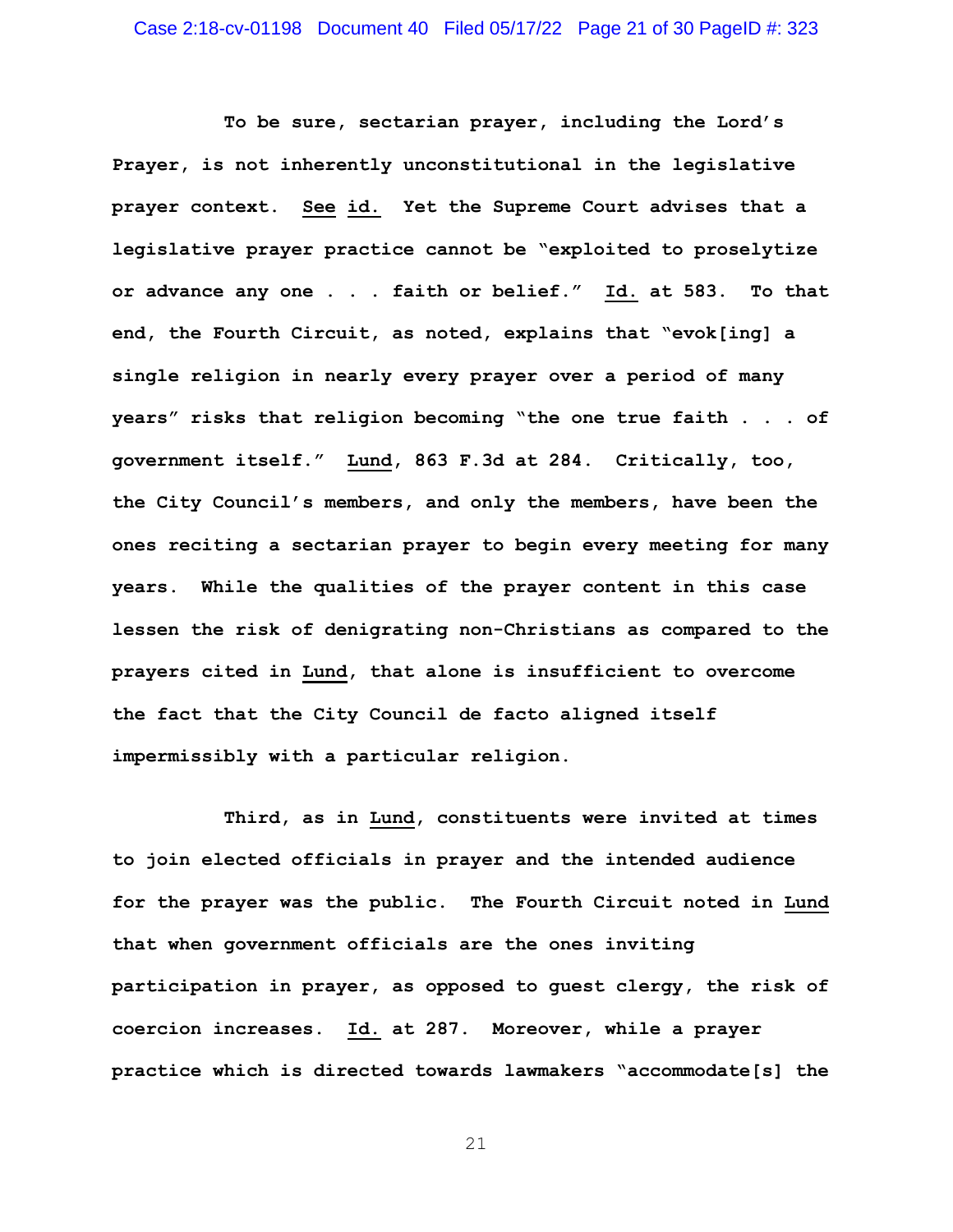# Case 2:18-cv-01198 Document 40 Filed 05/17/22 Page 22 of 30 PageID #: 324

**spiritual needs of lawmakers," one directed at constituents tends "to promote religious observance among the public." Id. (quoting Town of Greece, 572 U.S. 565). When elected officials acting in their official capacities invite constituents to pray, "[t]he invitations suggest that the lawmaker conceives of the political community as comprised of people who pray as he or she does." Id. at 287.** 

**In at least three instances within about a year before this case was filed, the City Council President gestured for audience members to stand during the recitation of The Lord's Prayer, which served to promote religion. Indeed, the city councilors stand and turn, facing constituents, during recitation of The Lord's Prayer, which the plaintiffs aver places pressure on constituents to conform themselves by standing and reciting the Lord's Prayer. Verified Compl. ¶¶ 10-11, 22, 46.** 

**Defendants argue that the court should disregard that the City Council President may have encouraged public participation in several instances. Def.'s Resp. 9, ECF No. 30. They rely on Town of Greece in asserting that these "stray events" are insufficient to render the prayer practice unconstitutional. Id. The court notes that, of the twelve video excerpts of invocations prior to City Council meetings in**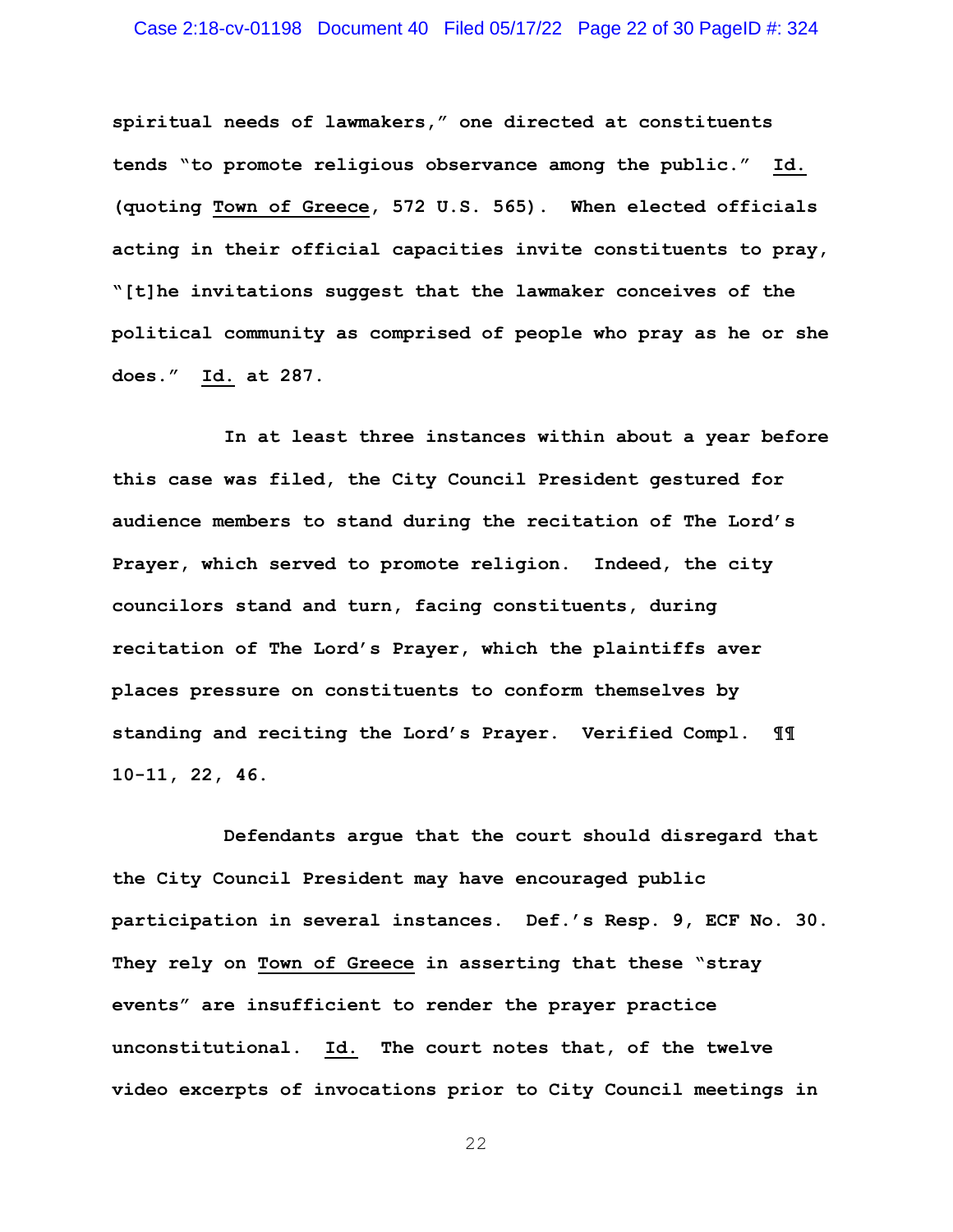# Case 2:18-cv-01198 Document 40 Filed 05/17/22 Page 23 of 30 PageID #: 325

**evidence, three show the City Council President encouraging public participation by motioning for the audience to rise immediately prior to recitation of the Lord's Prayer, with all three occurring between April 10, 2017 and June 26, 2018, the latter instance being about one month before this case was filed. Mem. in Supp. Pls.' Mot. Summ. J., Exs. 4, 6, 15. Accordingly, the frequency of encouragement by gesture can be fairly characterized as greater than mere "stray events."** 

**Moreover, Town of Greece concerned a legislative prayer led by independent ministers of different faiths. See Lund, 863 F.3d at 277 ("[T]own of Greece simply does not address the constitutionality of lawmaker-led prayer."). In that case, the "stray events" had less bearing on the constitutionality of the invocation because the town council members themselves did not deliver the prayer. See Town of Greece, 572 U.S. at 585 ("Although . . . two remarks [disparaging those who did not accept the town's prayer practice] strayed from the rationale set out in Marsh, they do not despoil a practice that on the whole reflects and embraces our tradition. Absent a pattern of prayers that over time . . . betray an impermissible government purpose, a challenge based solely on the content of a prayer will not likely establish a constitutional violation."). Conversely, this case involves a sectarian prayer led solely by**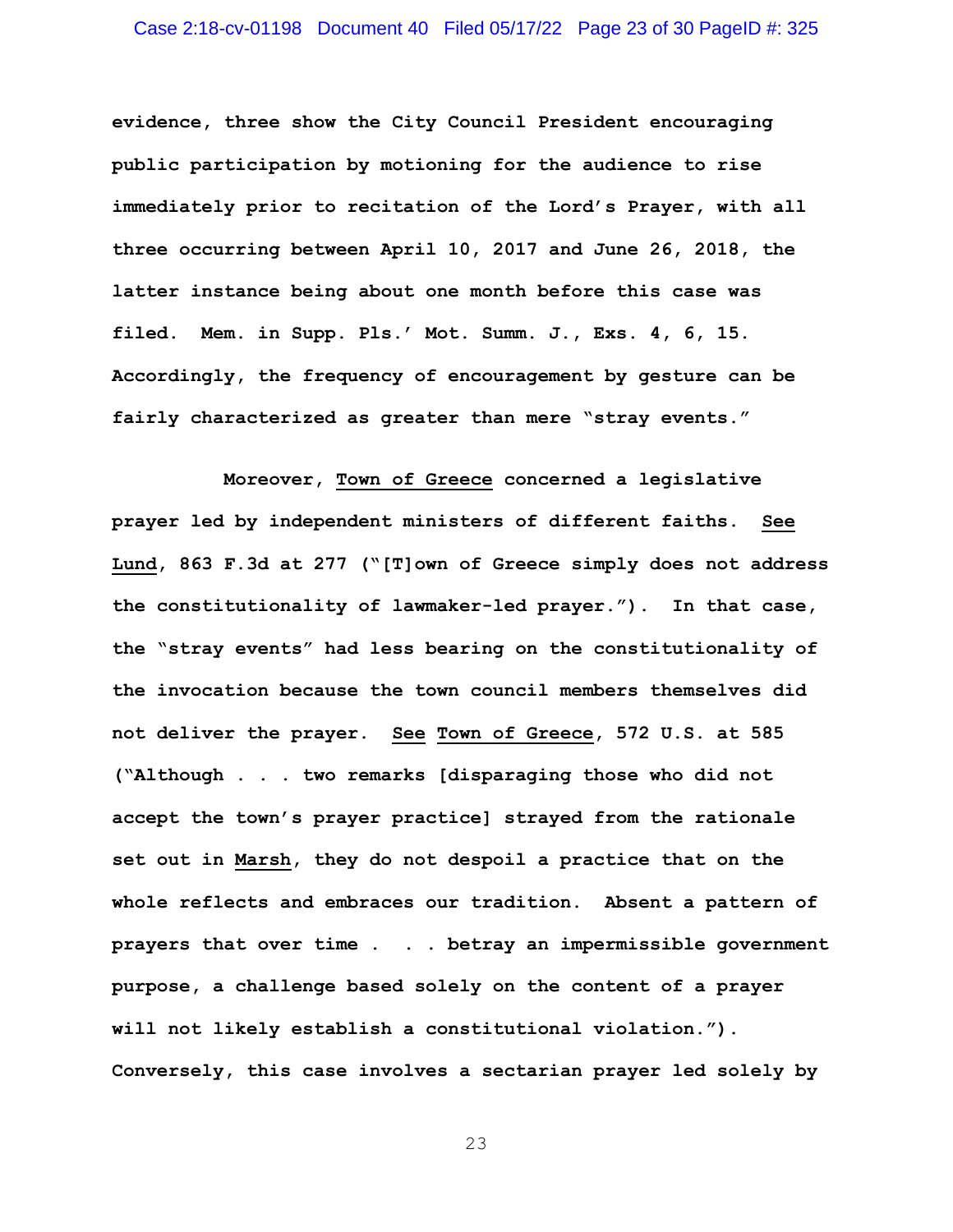## Case 2:18-cv-01198 Document 40 Filed 05/17/22 Page 24 of 30 PageID #: 326

**City Council members. Moreover, City Council members have, essentially, invited attendees to participate by delivering the prayer in their own words, rather than through a minister's. This practice does not "embrace [the] tradition[al]" legislative prayer recitation that appears in Town of Greece and thus, the instances where City Council President Reed invited the public to join the City Council in prayer weighs significantly in the constitutional inquiry in this case. So, too, does the general practice of the council members in facing the audience with bowed heads while reciting the Lord's Prayer, implicitly inviting the public in attendance to join in the prayer.** 

**Finally, the setting in which the prayer occurred, that is the public meeting of a local governmental body, makes more concerning the pressure placed on constituents to conform to the prayer practice. The Fourth Circuit in Lund explained that the "intimate setting" of local government meetings "presents the heightened potential for coercion," as compared to loftier state legislatures or Congress, inasmuch as citizens are both able to and often must attend local meetings to protect their private rights, advocate for their preferred causes, and maintain accountability of their elected officials. Id. at 287. The court also emphasized the fact that members of the public**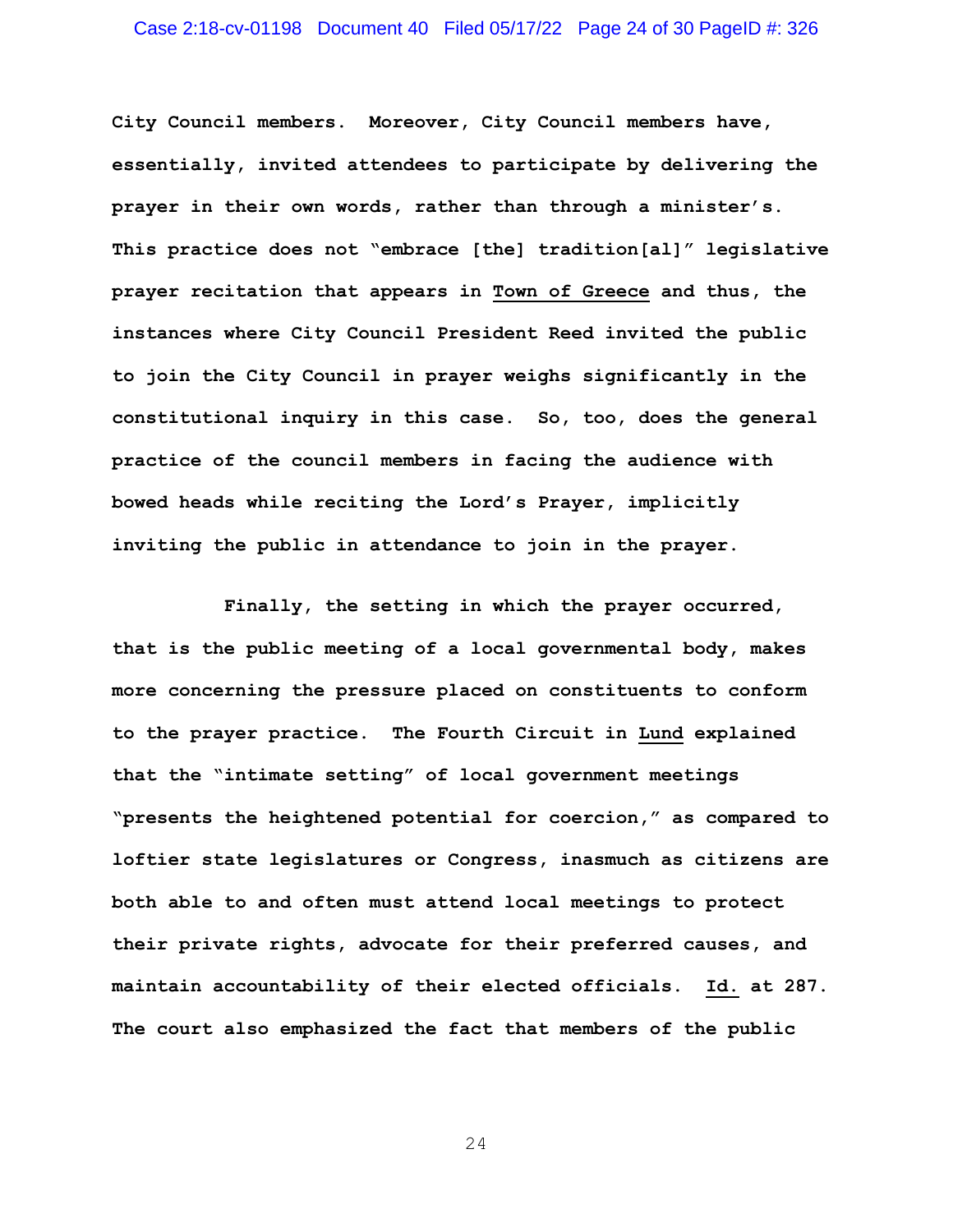# Case 2:18-cv-01198 Document 40 Filed 05/17/22 Page 25 of 30 PageID #: 327

**participating in local government meetings may participate in the prayer practice to avoid community disapproval. Id. at 288.** 

**Defendant correctly observes that unlike in Lund, plaintiffs have not presented evidence that the City Council recites the prayers immediately prior to handling "quasiadjudicative" business, such as handling zoning petitions, permit applications, and contract awards. See Lund, 863 F.3d at 288. In Lund, the Fourth Circuit noted that "commissioners considered citizen petitions shortly after the invocation . . . [and] the Board exercises both legislative authority over questions of general public importance as well as a quasiadjudicatory power over such granular issues as zoning petitions, permit applications, and contract awards." Id. at 288. It further distinguished Lund from Town of Greece, in which the board "apparently bifurcated its meetings into legislative and adjudicative portions." Id. The Fourth Circuit explained that in Town of Greece, Justice Alito in his concurring opinion emphasized that "the prayer 'preceded only the portion of the town board meeting that [was] essentially legislative.'" Id. (quoting Town of Greece, 572 U.S. at 594 (Alito, J., concurring)). And so, Town of Greece "did not 'involve the constitutionality of a prayer prior to what may be characterized as an adjudicatory proceeding.'" Id. Neither is**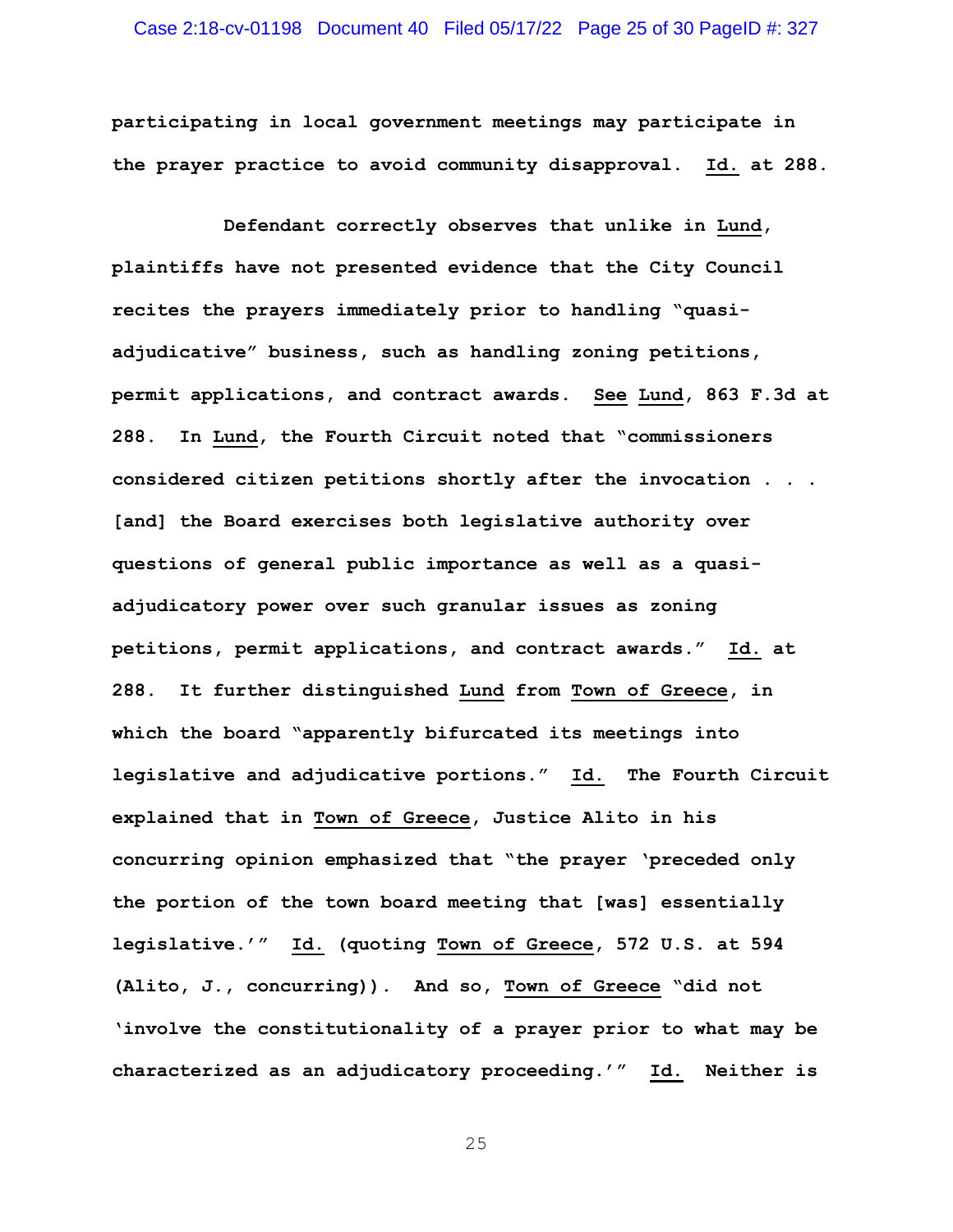# Case 2:18-cv-01198 Document 40 Filed 05/17/22 Page 26 of 30 PageID #: 328

**that suggested here where adjudicatory proceedings seem to come later in the meeting.** 

**The defendant argues that this case is more analogous to the Sixth Circuit en banc decision in Bormuth v. County of Jackson, 870 F.3d 494 (6th Cir. 2017) (en banc), in which the court found constitutional Jackson County's practice of opening meetings with a prayer by an individual board member. The Sixth Circuit's reasoning made clear that its finding conflicted with the Fourth Circuit's en banc decision in Lund and that it found the dissenting opinions in Lund more persuasive. Id. at 509 n.5. Significantly, the Sixth Circuit disagreed with the Fourth Circuit's conclusion that legislator-led prayer falls outside the historic practice of legislative prayer outlined in Town of Greece and Marsh. Id. at 510. Given that the Fourth Circuit found that legislator-led prayer was a "conceptual world apart" from Town of Greece and Marsh, the Sixth Circuit's analysis in Bormuth is fundamentally at odds with that prescribed by the Fourth Circuit.** 

**Even if Bormuth had applied the same analysis as does our circuit for legislator-led prayer cases, its facts are not analogous to the present case. First, each Commissioner in Bormuth was given an opportunity to individually offer a short invocation based on the dictates of his or her conscience, on a**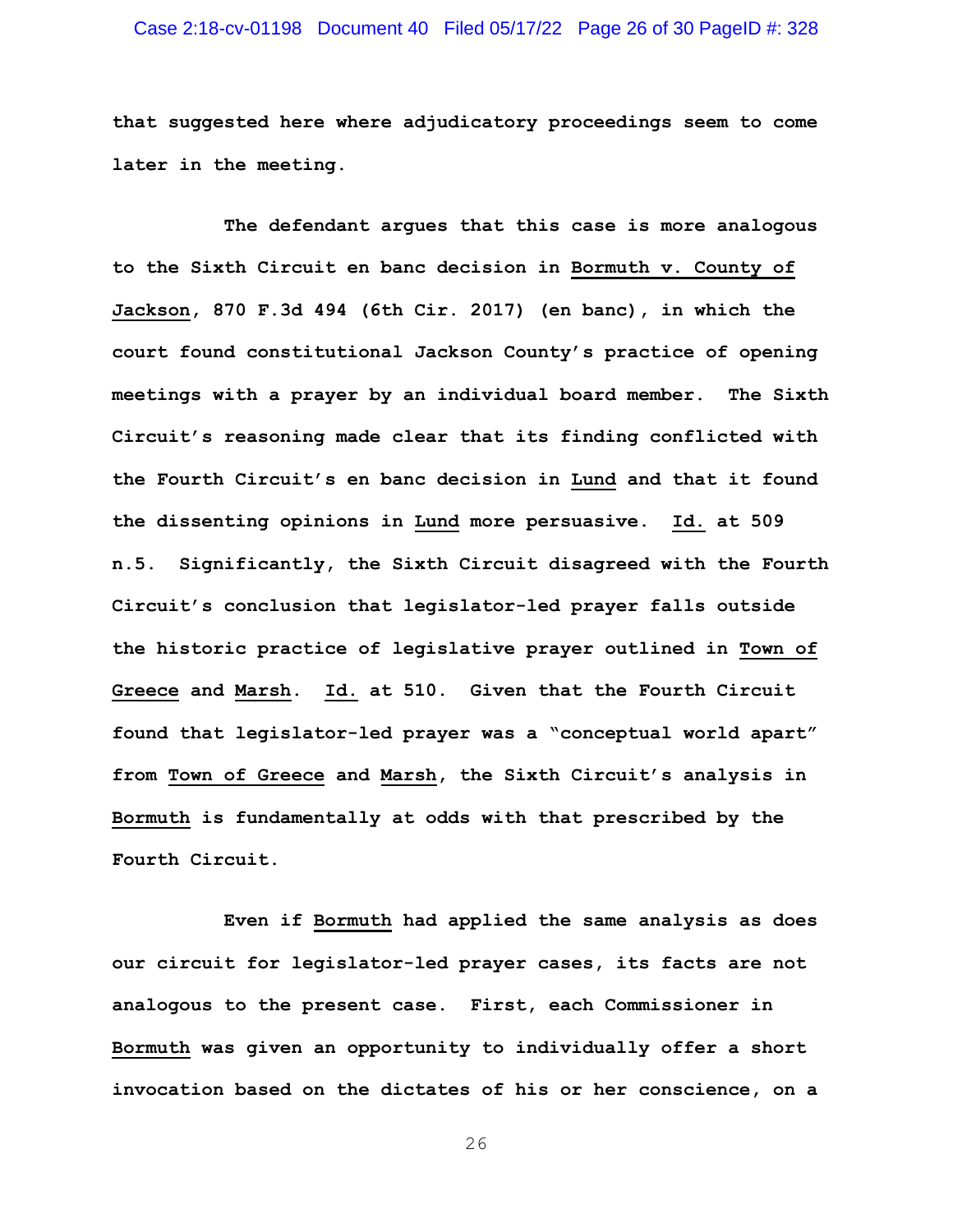**rotating basis. Id. at 498. The court emphasized that this facially neutral prayer policy permitted prayers of any faith to be invoked. Id. at 514. The court also noted that Commissioners of different faiths or no faith may be elected, and thus the content of the prayers invoked might change from election to election and allow representation for religious minorities. Id. at 513. No such opportunity is afforded where the practice, as here, calls for a single prayer of a single faith to be invoked. Moreover, the appearance that the government endorses a particular faith or prayer is significantly lessened where an individual commissioner speaks to his or her conscience, as compared to the entire council, acting concomitantly, reciting the same prayer.** 

**Certainly, "[i]t is presumed that the reasonable observer is acquainted with th[e] tradition [of legislative prayer] and understands that its purposes are to lend gravity to public proceedings and to acknowledge the place religion holds in the lives of many private citizens, not to afford government an opportunity to proselytize or force truant constituents into the pews." Town of Greece, 572 U.S. at 587. And "in the general course legislative bodies do not engage in impermissible coercion merely by exposing constituents to prayer they would rather not hear and in which they need not participate." Id. at**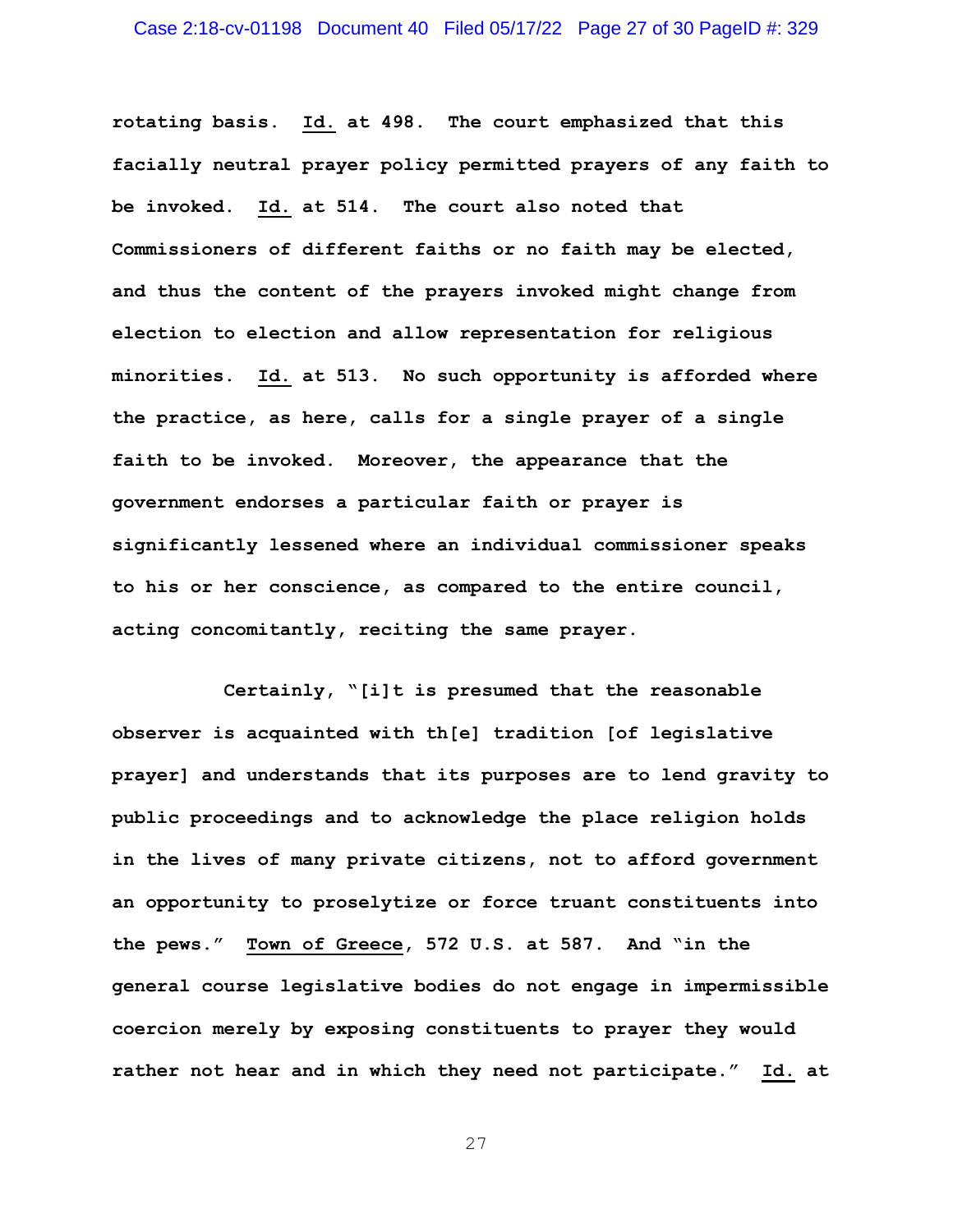**590. Yet, as in Lund, the court must consider the interplay of the various elements of the City Council's prayer practice over time. The intimacy of the town meeting, combined with the councilmember monopoly on a single sectarian prayer of the majority, recited while standing and facing the public to open every meeting, "may push attendees to participate in the prayer practice in order to avoid the community's disapproval." Lund, 863 F.3d at 288.** 

**As the Fourth Circuit explained in Lund:** 

**The principle at stake here may be a profound one, but it is also simple. The Establishment Clause does not permit a seat of government to wrap itself in a single faith. But here elected officials took up a ministerial function and led the political community in prayers that communicated exclusivity, leaving members of minority faiths unwilling participants or discomforted observers to the sectarian exercises of a religion to which they did not subscribe. The solemn invocation of a single faith in so many meetings over so many years distanced adherents of other faiths from that representative government which affects the lives of all citizens and which Americans of every spiritual persuasion have every right to call their own.** 

**863 F.3d at 290.** 

**Here, too, the City Council wrapped itself in a single faith. That is exemplified by the unduly heightened risk of coercion by the state by virtue of the governmental identity of the prayer-givers acting in unison, the invariable nature of the sectarian prayer that is associated with and endorses Christianity, and the implicit and sometimes express invitation**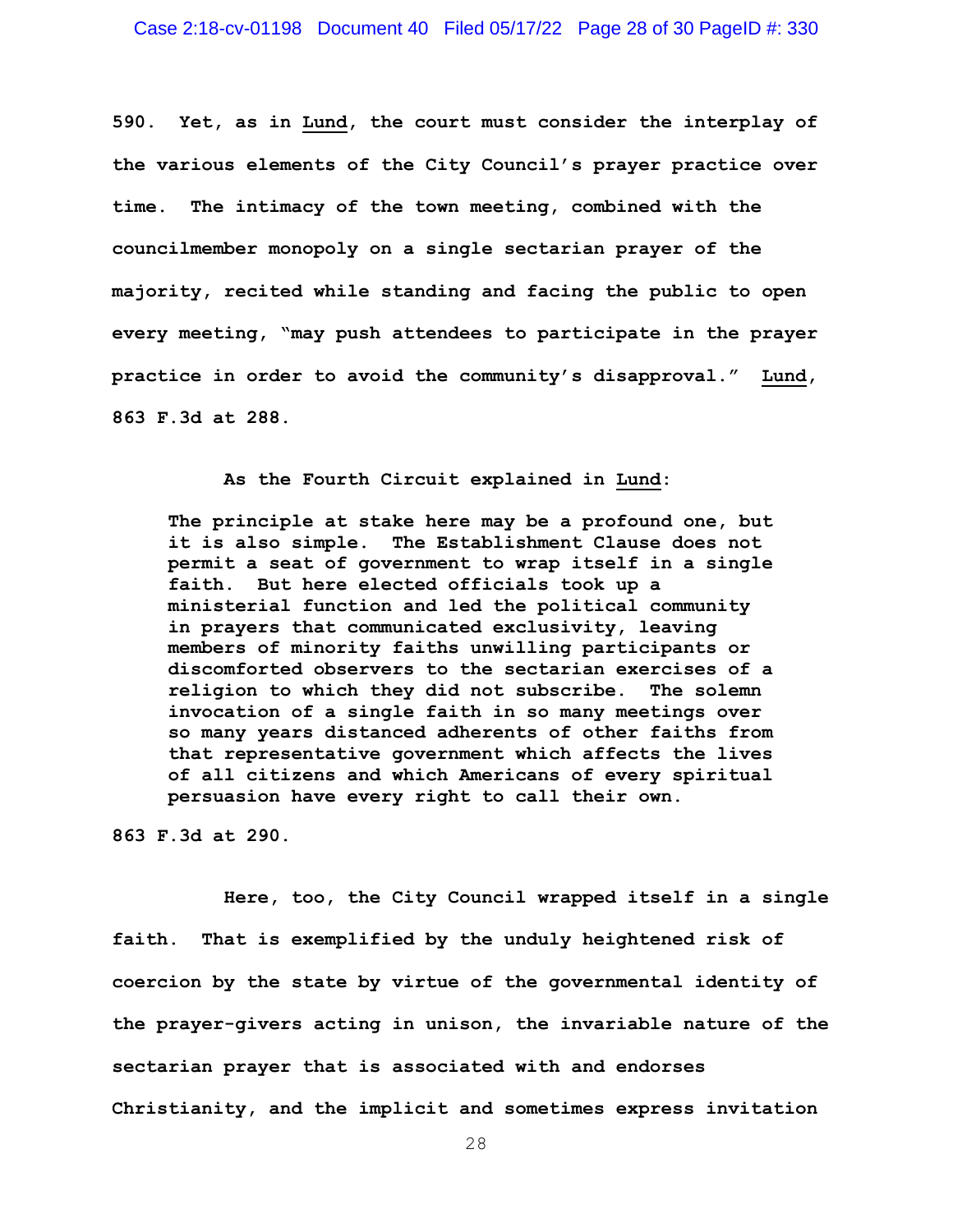## Case 2:18-cv-01198 Document 40 Filed 05/17/22 Page 29 of 30 PageID #: 331

**to the public in attendance to join in, all in the relative intimacy of a local government setting. It is the combination of these factors – the totality of the circumstances – that renders the prayer practice of the City Council impermissible.** 

**Accordingly, the court concludes that the City Council of Parkersburg's legislative prayer practice violates the Establishment Clause of the First Amendment to the United States Constitution.**

# **IV. Conclusion**

**For the foregoing reasons, it is ORDERED that the plaintiffs' motion for summary judgment be, and hereby is, granted, and that the defendant's motion for summary judgment be, and hereby is, denied. It is further ORDERED as follows:**

- **1. The court hereby DECLARES that the City Council of the City of Parkesburg's prayer practice, as described herein, violates the Establishment Clause of the First Amendment to the United States Constitution.**
- **2. The court hereby issues a PERMANENT INJUNCTION enjoining the City Council of the City of Parkersburg from continuing its prayer practice, as**